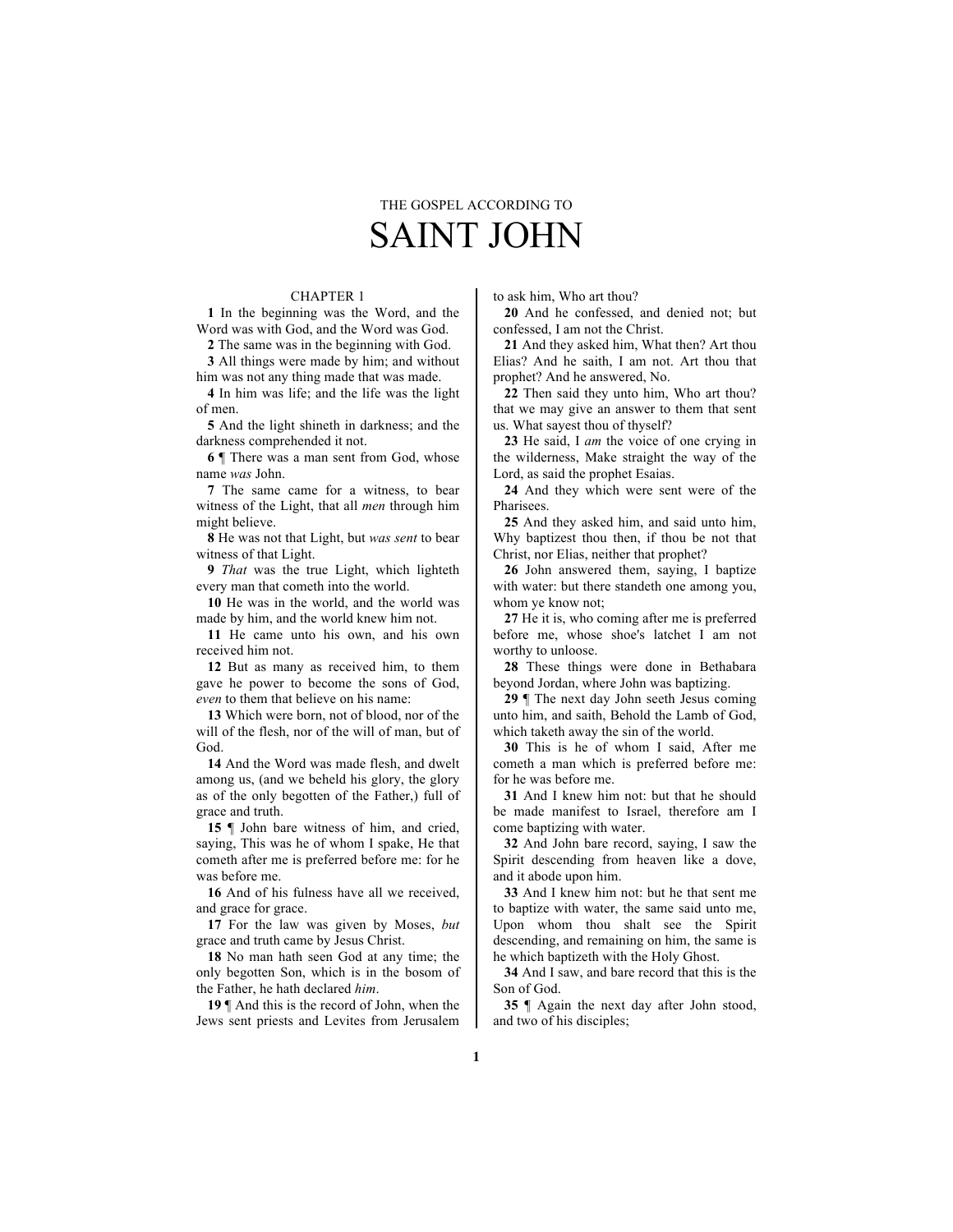**36** And looking upon Jesus as he walked, he saith, Behold the Lamb of God!

**37** And the two disciples heard him speak, and they followed Jesus.

**38** Then Jesus turned, and saw them following, and saith unto them, What seek ye? They said unto him, Rabbi, (which is to say, being interpreted, Master,) where dwellest thou?

**39** He saith unto them, Come and see. They came and saw where he dwelt, and abode with him that day: for it was about the tenth hour.

**40** One of the two which heard John *speak*, and followed him, was Andrew, Simon Peter's brother.

**41** He first findeth his own brother Simon, and saith unto him, We have found the Messias, which is, being interpreted, the Christ.

**42** And he brought him to Jesus. And when Jesus beheld him, he said, Thou art Simon the son of Jona: thou shalt be called Cephas, which is by interpretation, A stone.

**43** ¶ The day following Jesus would go forth into Galilee, and findeth Philip, and saith unto him, Follow me.

**44** Now Philip was of Bethsaida, the city of Andrew and Peter.

**45** Philip findeth Nathanael, and saith unto him, We have found him, of whom Moses in the law, and the prophets, did write, Jesus of Nazareth, the son of Joseph.

**46** And Nathanael said unto him, Can there any good thing come out of Nazareth? Philip saith unto him, Come and see.

**47** Jesus saw Nathanael coming to him, and saith of him, Behold an Israelite indeed, in whom is no guile!

**48** Nathanael saith unto him, Whence knowest thou me? Jesus answered and said unto him, Before that Philip called thee, when thou wast under the fig tree, I saw thee.

**49** Nathanael answered and saith unto him, Rabbi, thou art the Son of God; thou art the King of Israel.

**50** Jesus answered and said unto him, Because I said unto thee, I saw thee under the fig tree, believest thou? thou shalt see greater things than these.

**51** And he saith unto him, Verily, verily, I say unto you, Hereafter ye shall see heaven open, and the angels of God ascending and descending upon the Son of man.

## CHAPTER 2

**1** And the third day there was a marriage in Cana of Galilee; and the mother of Jesus was there:

**2** And both Jesus was called, and his disciples, to the marriage.

**3** And when they wanted wine, the mother of Jesus saith unto him, They have no wine.

**4** Jesus saith unto her, Woman, what have I to do with thee? mine hour is not yet come.

**5** His mother saith unto the servants, Whatsoever he saith unto you, do *it*.

**6** And there were set there six waterpots of stone, after the manner of the purifying of the Jews, containing two or three firkins apiece.

**7** Jesus saith unto them, Fill the waterpots with water. And they filled them up to the brim.

**8** And he saith unto them, Draw out now, and bear unto the governor of the feast. And they bare *it*.

**9** When the ruler of the feast had tasted the water that was made wine, and knew not whence it was: (but the servants which drew the water knew;) the governor of the feast called the bridegroom,

**10** And saith unto him, Every man at the beginning doth set forth good wine; and when men have well drunk, then that which is worse: *but* thou hast kept the good wine until now.

**11** This beginning of miracles did Jesus in Cana of Galilee, and manifested forth his glory; and his disciples believed on him.

**12** ¶ After this he went down to Capernaum, he, and his mother, and his brethren, and his disciples: and they continued there not many days.

**13** ¶ And the Jews' passover was at hand, and Jesus went up to Jerusalem,

**14** And found in the temple those that sold oxen and sheep and doves, and the changers of money sitting:

**15** And when he had made a scourge of small cords, he drove them all out of the temple, and the sheep, and the oxen; and poured out the changers' money, and overthrew the tables;

**16** And said unto them that sold doves, Take these things hence; make not my Father's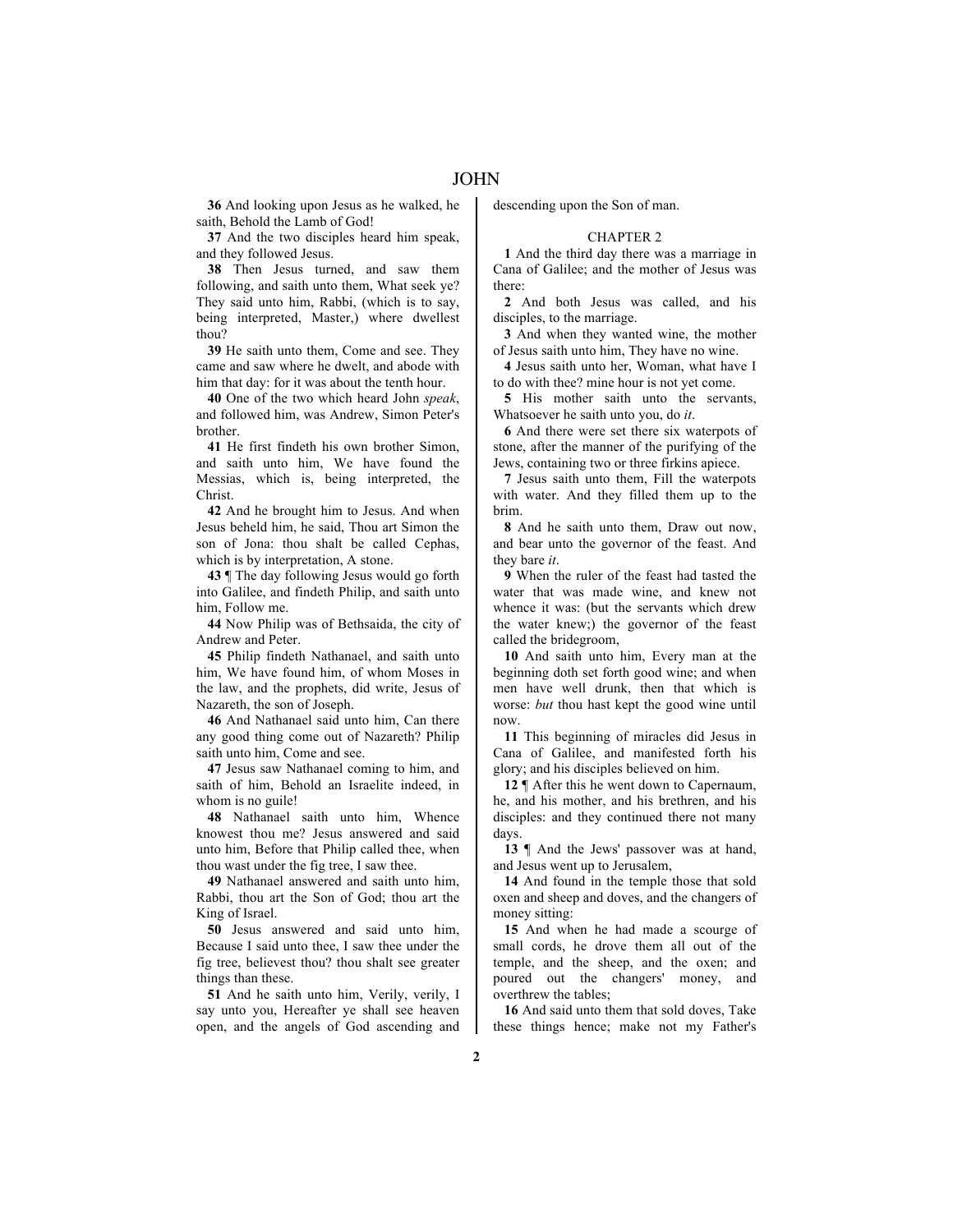house an house of merchandise.

**17** And his disciples remembered that it was written, The zeal of thine house hath eaten me up.

**18** ¶ Then answered the Jews and said unto him, What sign shewest thou unto us, seeing that thou doest these things?

**19** Jesus answered and said unto them, Destroy this temple, and in three days I will raise it up.

**20** Then said the Jews, Forty and six years was this temple in building, and wilt thou rear it up in three days?

**21** But he spake of the temple of his body.

**22** When therefore he was risen from the dead, his disciples remembered that he had said this unto them; and they believed the scripture, and the word which Jesus had said.

**23** ¶ Now when he was in Jerusalem at the passover, in the feast *day*, many believed in his name, when they saw the miracles which he did.

**24** But Jesus did not commit himself unto them, because he knew all *men*,

**25** And needed not that any should testify of man: for he knew what was in man.

#### CHAPTER 3

**1** There was a man of the Pharisees, named Nicodemus, a ruler of the Jews:

**2** The same came to Jesus by night, and said unto him, Rabbi, we know that thou art a teacher come from God: for no man can do these miracles that thou doest, except God be with him.

**3** Jesus answered and said unto him, Verily, verily, I say unto thee, Except a man be born again, he cannot see the kingdom of God.

**4** Nicodemus saith unto him, How can a man be born when he is old? can he enter the second time into his mother's womb, and be born?

**5** Jesus answered, Verily, verily, I say unto thee, Except a man be born of water and *of* the Spirit, he cannot enter into the kingdom of God.

**6** That which is born of the flesh is flesh; and that which is born of the Spirit is spirit.

**7** Marvel not that I said unto thee, Ye must be born again.

**8** The wind bloweth where it listeth, and thou hearest the sound thereof, but canst not tell whence it cometh, and whither it goeth: so is every one that is born of the Spirit.

**9** Nicodemus answered and said unto him, How can these things be?

**10** Jesus answered and said unto him, Art thou a master of Israel, and knowest not these things?

**11** Verily, verily, I say unto thee, We speak that we do know, and testify that we have seen; and ye receive not our witness.

**12** If I have told you earthly things, and ye believe not, how shall ye believe, if I tell you *of* heavenly things?

**13** And no man hath ascended up to heaven, but he that came down from heaven, *even* the Son of man which is in heaven.

**14** ¶ And as Moses lifted up the serpent in the wilderness, even so must the Son of man be lifted up:

**15** That whosoever believeth in him should not perish, but have eternal life.

16  $\parallel$  For God so loved the world, that he gave his only begotten Son, that whosoever believeth in him should not perish, but have everlasting life.

**17** For God sent not his Son into the world to condemn the world; but that the world through him might be saved.

**18** ¶ He that believeth on him is not condemned: but he that believeth not is condemned already, because he hath not believed in the name of the only begotten Son of God.

**19** And this is the condemnation, that light is come into the world, and men loved darkness rather than light, because their deeds were evil.

**20** For every one that doeth evil hateth the light, neither cometh to the light, lest his deeds should be reproved.

**21** But he that doeth truth cometh to the light, that his deeds may be made manifest, that they are wrought in God.

**22** ¶ After these things came Jesus and his disciples into the land of Judaea; and there he tarried with them, and baptized.

**23** ¶ And John also was baptizing in Aenon near to Salim, because there was much water there: and they came, and were baptized.

**24** For John was not yet cast into prison.

**25** ¶ Then there arose a question between *some* of John's disciples and the Jews about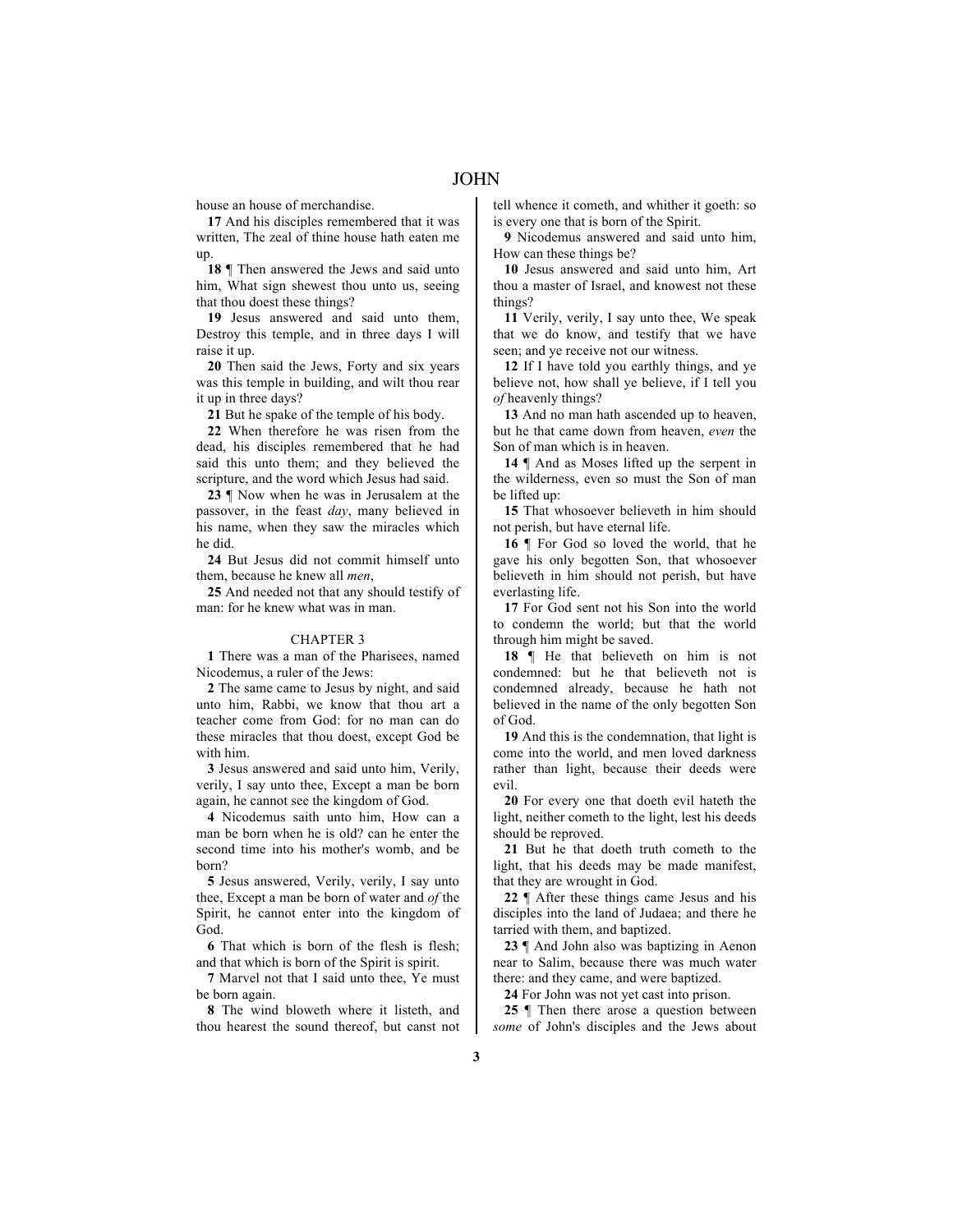purifying.

**26** And they came unto John, and said unto him, Rabbi, he that was with thee beyond Jordan, to whom thou barest witness, behold, the same baptizeth, and all *men* come to him.

**27** John answered and said, A man can receive nothing, except it be given him from heaven.

**28** Ye yourselves bear me witness, that I said, I am not the Christ, but that I am sent before him.

**29** He that hath the bride is the bridegroom: but the friend of the bridegroom, which standeth and heareth him, rejoiceth greatly because of the bridegroom's voice: this my joy therefore is fulfilled.

**30** He must increase, but I *must* decrease.

**31** He that cometh from above is above all: he that is of the earth is earthly, and speaketh of the earth: he that cometh from heaven is above all.

**32** And what he hath seen and heard, that he testifieth; and no man receiveth his testimony.

**33** He that hath received his testimony hath set to his seal that God is true.

**34** For he whom God hath sent speaketh the words of God: for God giveth not the Spirit by measure *unto him*.

**35** The Father loveth the Son, and hath given all things into his hand.

**36** He that believeth on the Son hath everlasting life: and he that believeth not the Son shall not see life; but the wrath of God abideth on him.

## CHAPTER 4

**1** When therefore the Lord knew how the Pharisees had heard that Jesus made and baptized more disciples than John,

**2** (Though Jesus himself baptized not, but his disciples,)

**3** He left Judaea, and departed again into Galilee.

**4** And he must needs go through Samaria.

**5** Then cometh he to a city of Samaria, which is called Sychar, near to the parcel of ground that Jacob gave to his son Joseph.

**6** Now Jacob's well was there. Jesus therefore, being wearied with *his* journey, sat thus on the well: *and* it was about the sixth hour.

**7** There cometh a woman of Samaria to

draw water: Jesus saith unto her, Give me to drink.

**8** (For his disciples were gone away unto the city to buy meat.)

**9** Then saith the woman of Samaria unto him, How is it that thou, being a Jew, askest drink of me, which am a woman of Samaria? for the Jews have no dealings with the Samaritans.

**10** Jesus answered and said unto her, If thou knewest the gift of God, and who it is that saith to thee, Give me to drink; thou wouldest have asked of him, and he would have given thee living water.

**11** The woman saith unto him, Sir, thou hast nothing to draw with, and the well is deep: from whence then hast thou that living water?

**12** Art thou greater than our father Jacob, which gave us the well, and drank thereof himself, and his children, and his cattle?

**13** Jesus answered and said unto her, Whosoever drinketh of this water shall thirst again:

**14** But whosoever drinketh of the water that I shall give him shall never thirst; but the water that I shall give him shall be in him a well of water springing up into everlasting life.

**15** The woman saith unto him, Sir, give me this water, that I thirst not, neither come hither to draw.

**16** Jesus saith unto her, Go, call thy husband, and come hither.

**17** The woman answered and said, I have no husband. Jesus said unto her, Thou hast well said, I have no husband:

**18** For thou hast had five husbands; and he whom thou now hast is not thy husband: in that saidst thou truly.

**19** The woman saith unto him, Sir, I perceive that thou art a prophet.

**20** Our fathers worshipped in this mountain; and ye say, that in Jerusalem is the place where men ought to worship.

**21** Jesus saith unto her, Woman, believe me, the hour cometh, when ye shall neither in this mountain, nor yet at Jerusalem, worship the Father.

**22** Ye worship ye know not what: we know what we worship: for salvation is of the Jews.

**23** But the hour cometh, and now is, when the true worshippers shall worship the Father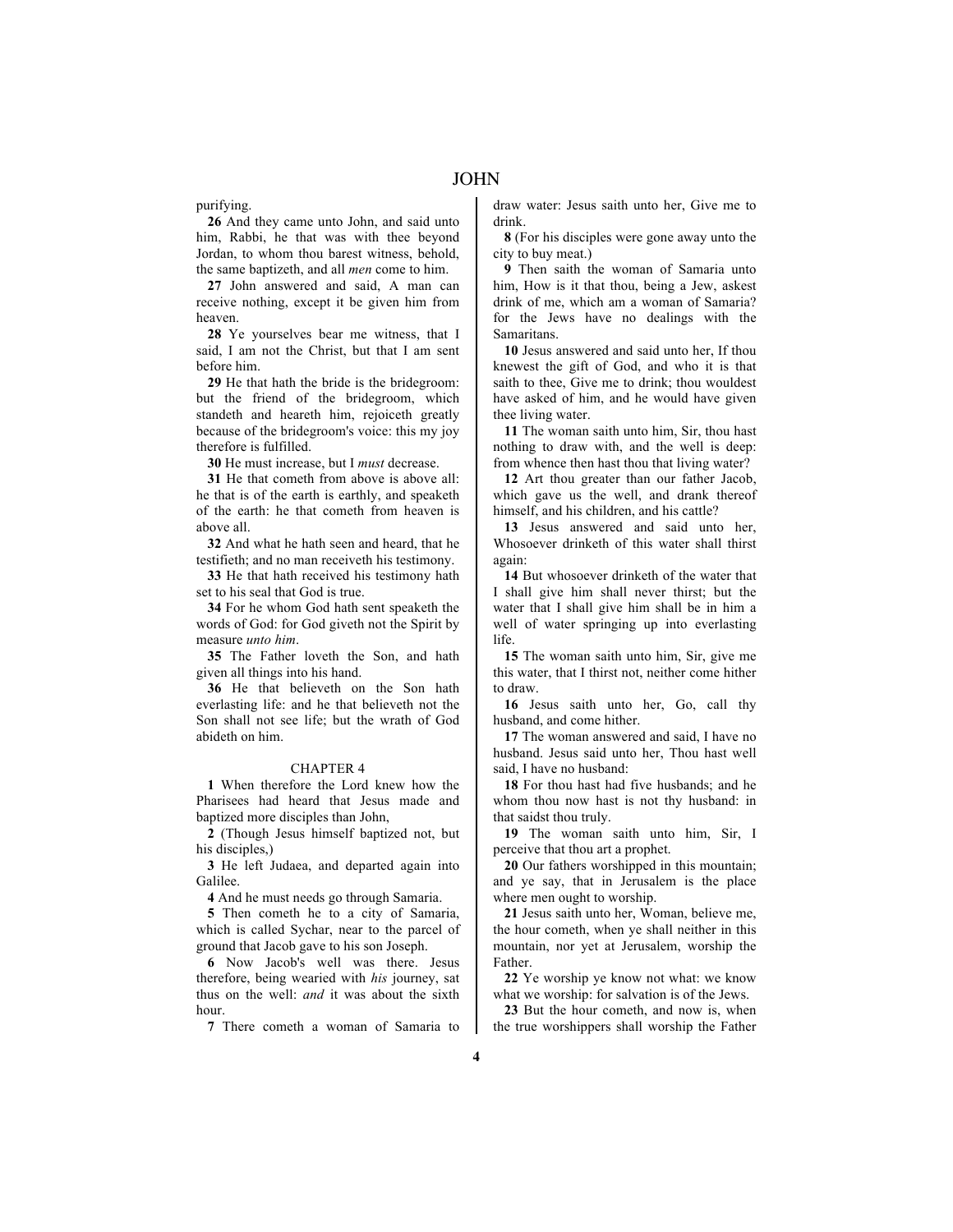in spirit and in truth: for the Father seeketh such to worship him.

**24** God *is* a Spirit: and they that worship him must worship *him* in spirit and in truth.

**25** The woman saith unto him, I know that Messias cometh, which is called Christ: when he is come, he will tell us all things.

**26** Jesus saith unto her, I that speak unto thee am *he*.

**27** ¶ And upon this came his disciples, and marvelled that he talked with the woman: yet no man said, What seekest thou? or, Why talkest thou with her?

**28** The woman then left her waterpot, and went her way into the city, and saith to the men,

**29** Come, see a man, which told me all things that ever I did: is not this the Christ?

**30** Then they went out of the city, and came unto him.

**31** ¶ In the mean while his disciples prayed him, saying, Master, eat.

**32** But he said unto them, I have meat to eat that ye know not of.

**33** Therefore said the disciples one to another, Hath any man brought him *ought* to eat?

**34** Jesus saith unto them, My meat is to do the will of him that sent me, and to finish his work.

**35** Say not ye, There are yet four months, and *then* cometh harvest? behold, I say unto you, Lift up your eyes, and look on the fields; for they are white already to harvest.

**36** And he that reapeth receiveth wages, and gathereth fruit unto life eternal: that both he that soweth and he that reapeth may rejoice together.

**37** And herein is that saying true, One soweth, and another reapeth.

**38** I sent you to reap that whereon ye bestowed no labour: other men laboured, and ye are entered into their labours.

**39** ¶ And many of the Samaritans of that city believed on him for the saying of the woman, which testified, He told me all that ever I did.

**40** So when the Samaritans were come unto him, they besought him that he would tarry with them: and he abode there two days.

**41** And many more believed because of his own word;

**42** And said unto the woman, Now we

believe, not because of thy saying: for we have heard *him* ourselves, and know that this is indeed the Christ, the Saviour of the world.

**43** ¶ Now after two days he departed thence, and went into Galilee.

**44** For Jesus himself testified, that a prophet hath no honour in his own country.

**45** Then when he was come into Galilee, the Galilaeans received him, having seen all the things that he did at Jerusalem at the feast: for they also went unto the feast.

**46** So Jesus came again into Cana of Galilee, where he made the water wine. And there was a certain nobleman, whose son was sick at Capernaum.

**47** When he heard that Jesus was come out of Judaea into Galilee, he went unto him, and besought him that he would come down, and heal his son: for he was at the point of death.

**48** Then said Jesus unto him, Except ye see signs and wonders, ye will not believe.

**49** The nobleman saith unto him, Sir, come down ere my child die.

**50** Jesus saith unto him, Go thy way; thy son liveth. And the man believed the word that Jesus had spoken unto him, and he went his way.

**51** And as he was now going down, his servants met him, and told *him*, saying, Thy son liveth.

**52** Then enquired he of them the hour when he began to amend. And they said unto him, Yesterday at the seventh hour the fever left him.

**53** So the father knew that *it was* at the same hour, in the which Jesus said unto him, Thy son liveth: and himself believed, and his whole house.

**54** This *is* again the second miracle *that* Jesus did, when he was come out of Judaea into Galilee.

## CHAPTER 5

**1** After this there was a feast of the Jews; and Jesus went up to Jerusalem.

**2** Now there is at Jerusalem by the sheep *market* a pool, which is called in the Hebrew tongue Bethesda, having five porches.

**3** In these lay a great multitude of impotent folk, of blind, halt, withered, waiting for the moving of the water.

**4** For an angel went down at a certain season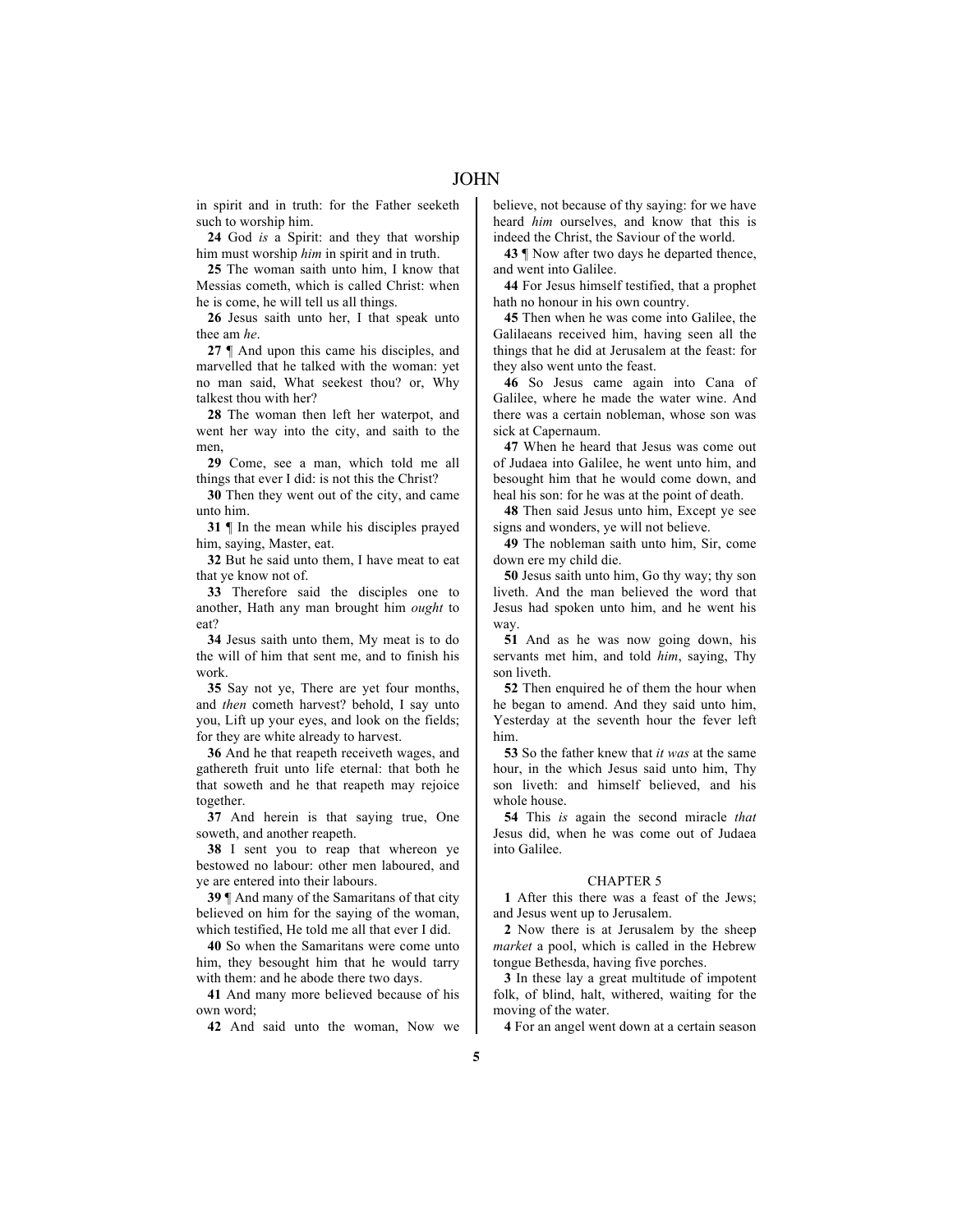into the pool, and troubled the water: whosoever then first after the troubling of the water stepped in was made whole of whatsoever disease he had.

**5** And a certain man was there, which had an infirmity thirty and eight years.

**6** When Jesus saw him lie, and knew that he had been now a long time *in that case*, he saith unto him, Wilt thou be made whole?

**7** The impotent man answered him, Sir, I have no man, when the water is troubled, to put me into the pool: but while I am coming, another steppeth down before me.

**8** Jesus saith unto him, Rise, take up thy bed, and walk.

**9** And immediately the man was made whole, and took up his bed, and walked: and on the same day was the sabbath.

**10** ¶ The Jews therefore said unto him that was cured, It is the sabbath day: it is not lawful for thee to carry *thy* bed.

**11** He answered them, He that made me whole, the same said unto me, Take up thy bed, and walk.

**12** Then asked they him, What man is that which said unto thee, Take up thy bed, and walk?

**13** And he that was healed wist not who it was: for Jesus had conveyed himself away, a multitude being in *that* place.

**14** Afterward Jesus findeth him in the temple, and said unto him, Behold, thou art made whole: sin no more, lest a worse thing come unto thee.

**15** The man departed, and told the Jews that it was Jesus, which had made him whole.

**16** And therefore did the Jews persecute Jesus, and sought to slay him, because he had done these things on the sabbath day.

**17** ¶ But Jesus answered them, My Father worketh hitherto, and I work.

**18** Therefore the Jews sought the more to kill him, because he not only had broken the sabbath, but said also that God was his Father, making himself equal with God.

**19** Then answered Jesus and said unto them, Verily, verily, I say unto you, The Son can do nothing of himself, but what he seeth the Father do: for what things soever he doeth, these also doeth the Son likewise.

**20** For the Father loveth the Son, and sheweth him all things that himself doeth: and he will shew him greater works than these, that ye may marvel.

**21** For as the Father raiseth up the dead, and quickeneth *them*; even so the Son quickeneth whom he will.

**22** For the Father judgeth no man, but hath committed all judgment unto the Son:

**23** That all *men* should honour the Son, even as they honour the Father. He that honoureth not the Son honoureth not the Father which hath sent him.

**24** Verily, verily, I say unto you, He that heareth my word, and believeth on him that sent me, hath everlasting life, and shall not come into condemnation; but is passed from death unto life.

**25** Verily, verily, I say unto you, The hour is coming, and now is, when the dead shall hear the voice of the Son of God: and they that hear shall live.

**26** For as the Father hath life in himself; so hath he given to the Son to have life in himself;

**27** And hath given him authority to execute judgment also, because he is the Son of man.

**28** Marvel not at this: for the hour is coming, in the which all that are in the graves shall hear his voice,

**29** And shall come forth; they that have done good, unto the resurrection of life; and they that have done evil, unto the resurrection of damnation.

**30** I can of mine own self do nothing: as I hear, I judge: and my judgment is just; because I seek not mine own will, but the will of the Father which hath sent me.

**31** If I bear witness of myself, my witness is not true.

**32** ¶ There is another that beareth witness of me; and I know that the witness which he witnesseth of me is true.

**33** Ye sent unto John, and he bare witness unto the truth.

**34** But I receive not testimony from man: but these things I say, that ye might be saved.

**35** He was a burning and a shining light: and ye were willing for a season to rejoice in his light.

**36** ¶ But I have greater witness than *that* of John: for the works which the Father hath given me to finish, the same works that I do, bear witness of me, that the Father hath sent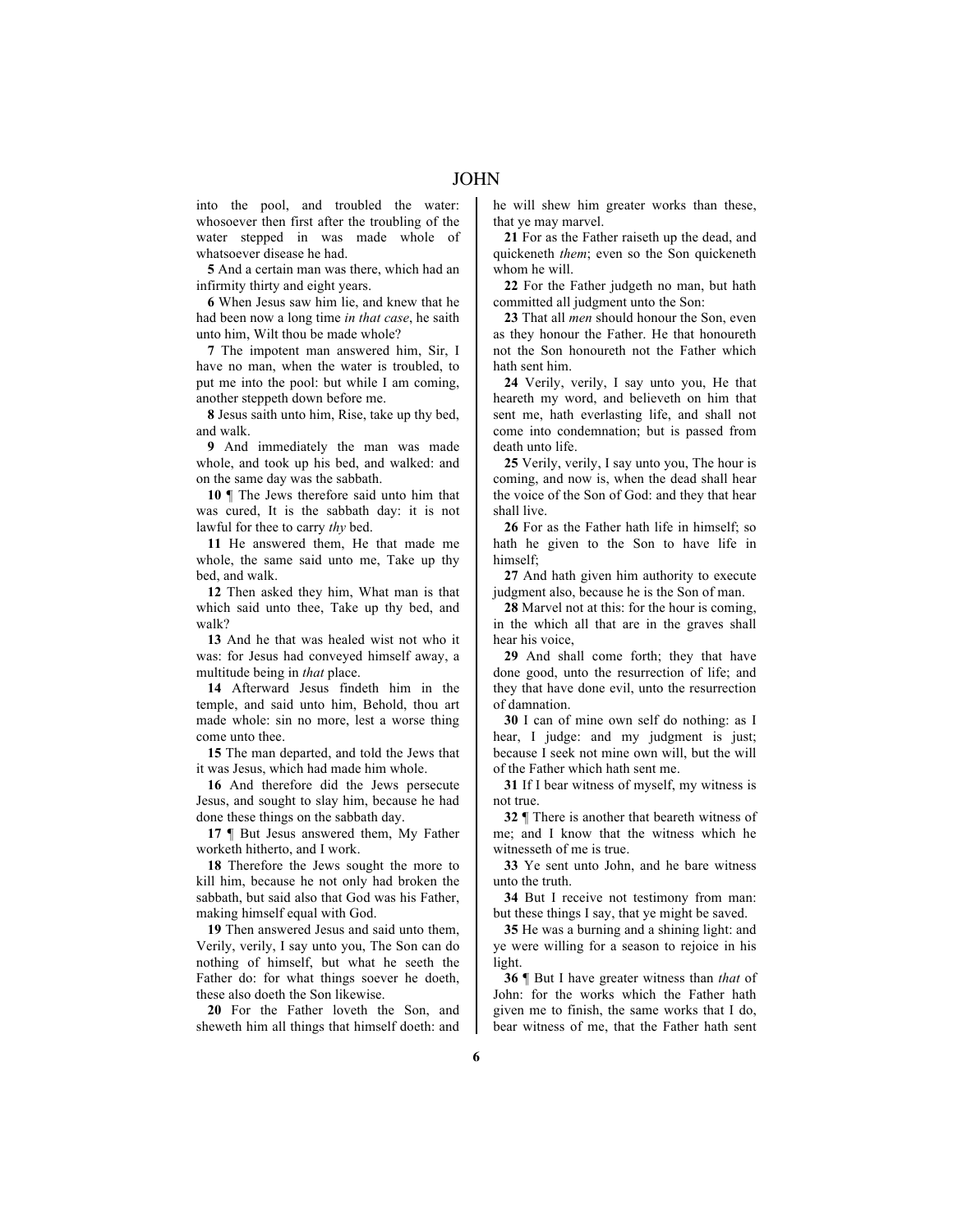me.

**37** And the Father himself, which hath sent me, hath borne witness of me. Ye have neither heard his voice at any time, nor seen his shape.

**38** And ye have not his word abiding in you: for whom he hath sent, him ye believe not.

**39** ¶ Search the scriptures; for in them ye think ye have eternal life: and they are they which testify of me.

**40** And ye will not come to me, that ye might have life.

**41** I receive not honour from men.

**42** But I know you, that ye have not the love of God in you.

**43** I am come in my Father's name, and ye receive me not: if another shall come in his own name, him ye will receive.

**44** How can ye believe, which receive honour one of another, and seek not the honour that *cometh* from God only?

**45** Do not think that I will accuse you to the Father: there is *one* that accuseth you, *even* Moses, in whom ye trust.

**46** For had ye believed Moses, ye would have believed me: for he wrote of me.

**47** But if ye believe not his writings, how shall ye believe my words?

## CHAPTER 6

**1** After these things Jesus went over the sea of Galilee, which is *the sea* of Tiberias.

**2** And a great multitude followed him, because they saw his miracles which he did on them that were diseased.

**3** And Jesus went up into a mountain, and there he sat with his disciples.

**4** And the passover, a feast of the Jews, was nigh.

**5** ¶ When Jesus then lifted up *his* eyes, and saw a great company come unto him, he saith unto Philip, Whence shall we buy bread, that these may eat?

**6** And this he said to prove him: for he himself knew what he would do.

**7** Philip answered him, Two hundred pennyworth of bread is not sufficient for them, that every one of them may take a little.

**8** One of his disciples, Andrew, Simon Peter's brother, saith unto him,

**9** There is a lad here, which hath five barley loaves, and two small fishes: but what are they among so many?

**10** And Jesus said, Make the men sit down. Now there was much grass in the place. So the men sat down, in number about five thousand.

**11** And Jesus took the loaves; and when he had given thanks, he distributed to the disciples, and the disciples to them that were set down; and likewise of the fishes as much as they would.

**12** When they were filled, he said unto his disciples, Gather up the fragments that remain, that nothing be lost.

**13** Therefore they gathered *them* together, and filled twelve baskets with the fragments of the five barley loaves, which remained over and above unto them that had eaten.

**14** Then those men, when they had seen the miracle that Jesus did, said, This is of a truth that prophet that should come into the world.

15  $\parallel$  When Jesus therefore perceived that they would come and take him by force, to make him a king, he departed again into a mountain himself alone.

**16** And when even was *now* come, his disciples went down unto the sea,

**17** And entered into a ship, and went over the sea toward Capernaum. And it was now dark, and Jesus was not come to them.

**18** And the sea arose by reason of a great wind that blew.

**19** So when they had rowed about five and twenty or thirty furlongs, they see Jesus walking on the sea, and drawing nigh unto the ship: and they were afraid.

**20** But he saith unto them, It is I; be not afraid.

**21** Then they willingly received him into the ship: and immediately the ship was at the land whither they went.

**22** ¶ The day following, when the people which stood on the other side of the sea saw that there was none other boat there, save that one whereinto his disciples were entered, and that Jesus went not with his disciples into the boat, but *that* his disciples were gone away alone;

**23** (Howbeit there came other boats from Tiberias nigh unto the place where they did eat bread, after that the Lord had given thanks:)

**24** When the people therefore saw that Jesus was not there, neither his disciples, they also took shipping, and came to Capernaum, seeking for Jesus.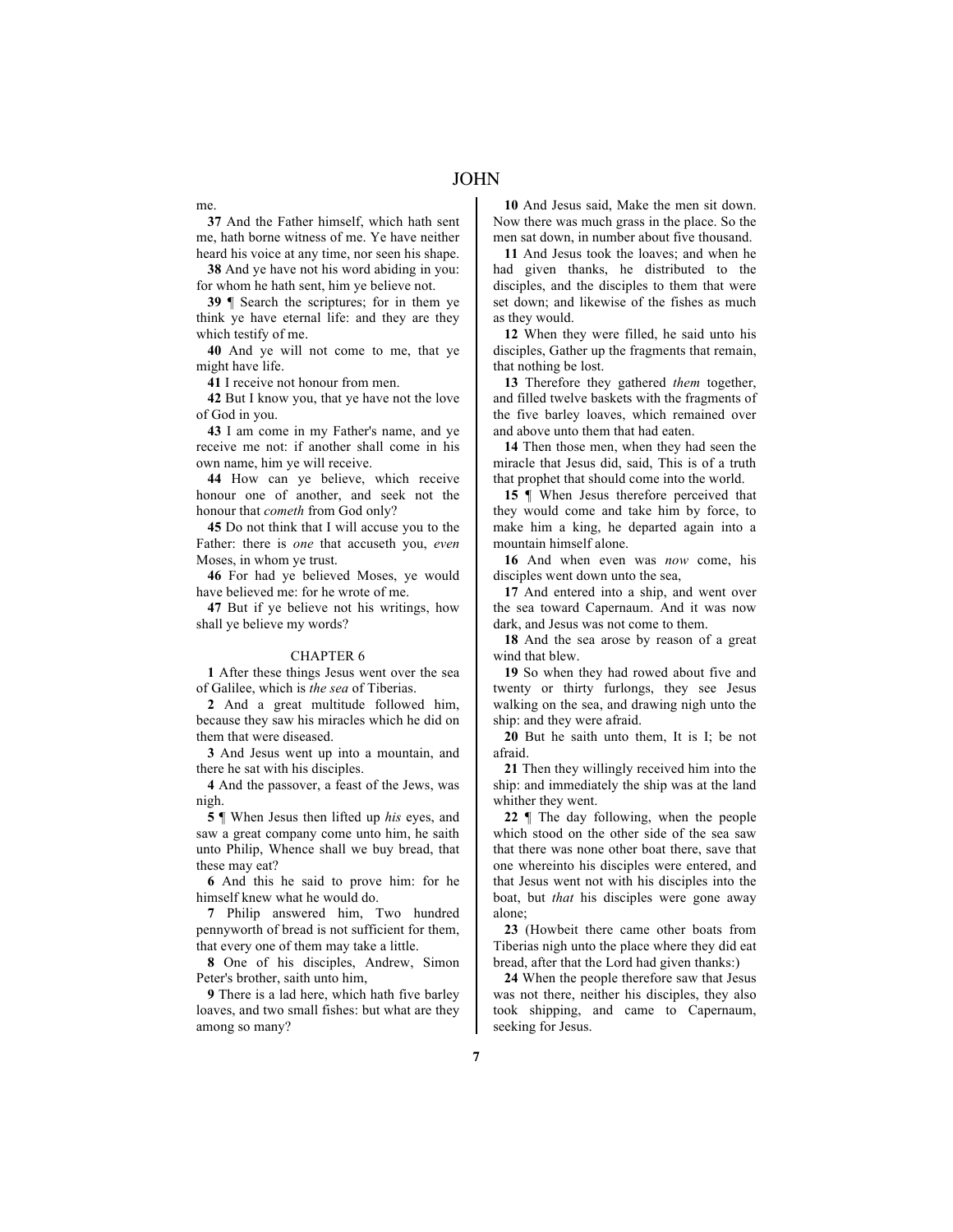**25** And when they had found him on the other side of the sea, they said unto him, Rabbi, when camest thou hither?

**26** Jesus answered them and said, Verily, verily, I say unto you, Ye seek me, not because ye saw the miracles, but because ye did eat of the loaves, and were filled.

**27** Labour not for the meat which perisheth, but for that meat which endureth unto everlasting life, which the Son of man shall give unto you: for him hath God the Father sealed.

**28** Then said they unto him, What shall we do, that we might work the works of God?

**29** Jesus answered and said unto them, This is the work of God, that ye believe on him whom he hath sent.

**30** They said therefore unto him, What sign shewest thou then, that we may see, and believe thee? what dost thou work?

**31** Our fathers did eat manna in the desert; as it is written, He gave them bread from heaven to eat.

**32** Then Jesus said unto them, Verily, verily, I say unto you, Moses gave you not that bread from heaven; but my Father giveth you the true bread from heaven.

**33** For the bread of God is he which cometh down from heaven, and giveth life unto the world.

**34** Then said they unto him, Lord, evermore give us this bread.

**35** And Jesus said unto them, I am the bread of life: he that cometh to me shall never hunger; and he that believeth on me shall never thirst.

**36** But I said unto you, That ye also have seen me, and believe not.

**37** All that the Father giveth me shall come to me; and him that cometh to me I will in no wise cast out.

**38** For I came down from heaven, not to do mine own will, but the will of him that sent me.

**39** And this is the Father's will which hath sent me, that of all which he hath given me I should lose nothing, but should raise it up again at the last day.

**40** And this is the will of him that sent me, that every one which seeth the Son, and believeth on him, may have everlasting life: and I will raise him up at the last day.

**41** The Jews then murmured at him, because he said, I am the bread which came down from heaven.

**42** And they said, Is not this Jesus, the son of Joseph, whose father and mother we know? how is it then that he saith, I came down from heaven?

**43** Jesus therefore answered and said unto them, Murmur not among yourselves.

**44** No man can come to me, except the Father which hath sent me draw him: and I will raise him up at the last day.

**45** It is written in the prophets, And they shall be all taught of God. Every man therefore that hath heard, and hath learned of the Father, cometh unto me.

**46** Not that any man hath seen the Father, save he which is of God, he hath seen the Father.

**47** Verily, verily, I say unto you, He that believeth on me hath everlasting life.

**48** I am that bread of life.

**49** Your fathers did eat manna in the wilderness, and are dead.

**50** This is the bread which cometh down from heaven, that a man may eat thereof, and not die.

**51** I am the living bread which came down from heaven: if any man eat of this bread, he shall live for ever: and the bread that I will give is my flesh, which I will give for the life of the world.

**52** The Jews therefore strove among themselves, saying, How can this man give us *his* flesh to eat?

**53** Then Jesus said unto them, Verily, verily, I say unto you, Except ye eat the flesh of the Son of man, and drink his blood, ye have no life in you.

**54** Whoso eateth my flesh, and drinketh my blood, hath eternal life; and I will raise him up at the last day.

**55** For my flesh is meat indeed, and my blood is drink indeed.

**56** He that eateth my flesh, and drinketh my blood, dwelleth in me, and I in him.

**57** As the living Father hath sent me, and I live by the Father: so he that eateth me, even he shall live by me.

**58** This is that bread which came down from heaven: not as your fathers did eat manna, and are dead: he that eateth of this bread shall live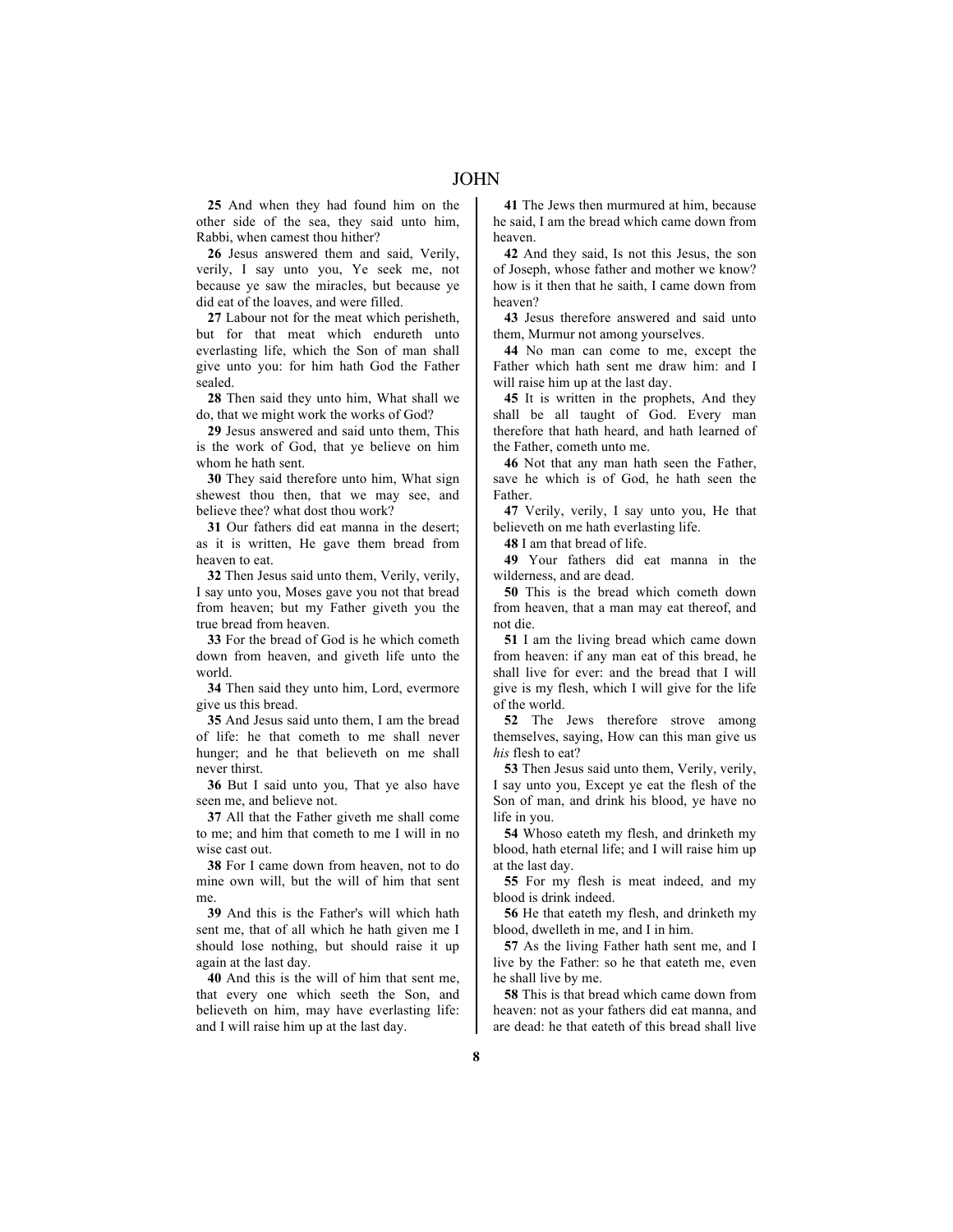for ever.

**59** These things said he in the synagogue, as he taught in Capernaum.

**60** Many therefore of his disciples, when they had heard *this*, said, This is an hard saying; who can hear it?

**61** When Jesus knew in himself that his disciples murmured at it, he said unto them, Doth this offend you?

**62** *What* and if ye shall see the Son of man ascend up where he was before?

**63** It is the spirit that quickeneth; the flesh profiteth nothing: the words that I speak unto you, *they* are spirit, and *they* are life.

**64** But there are some of you that believe not. For Jesus knew from the beginning who they were that believed not, and who should betray him.

**65** And he said, Therefore said I unto you, that no man can come unto me, except it were given unto him of my Father.

**66** ¶ From that *time* many of his disciples went back, and walked no more with him.

**67** Then said Jesus unto the twelve, Will ye also go away?

**68** Then Simon Peter answered him, Lord, to whom shall we go? thou hast the words of eternal life.

**69** And we believe and are sure that thou art that Christ, the Son of the living God.

**70** Jesus answered them, Have not I chosen you twelve, and one of you is a devil?

**71** He spake of Judas Iscariot *the son* of Simon: for he it was that should betray him, being one of the twelve.

## CHAPTER 7

**1** After these things Jesus walked in Galilee: for he would not walk in Jewry, because the Jews sought to kill him.

**2** Now the Jews' feast of tabernacles was at hand.

**3** His brethren therefore said unto him, Depart hence, and go into Judaea, that thy disciples also may see the works that thou doest.

**4** For *there is* no man *that* doeth any thing in secret, and he himself seeketh to be known openly. If thou do these things, shew thyself to the world.

**5** For neither did his brethren believe in him. **6** Then Jesus said unto them, My time is not yet come: but your time is alway ready.

**7** The world cannot hate you; but me it hateth, because I testify of it, that the works thereof are evil.

**8** Go ye up unto this feast: I go not up yet unto this feast; for my time is not yet full come.

**9** When he had said these words unto them, he abode *still* in Galilee.

**10 [** But when his brethren were gone up, then went he also up unto the feast, not openly, but as it were in secret.

**11** Then the Jews sought him at the feast, and said, Where is he?

**12** And there was much murmuring among the people concerning him: for some said, He is a good man: others said, Nay; but he deceiveth the people.

**13** Howbeit no man spake openly of him for fear of the Jews.

**14** ¶ Now about the midst of the feast Jesus went up into the temple, and taught.

**15** And the Jews marvelled, saying, How knoweth this man letters, having never learned?

**16** Jesus answered them, and said, My doctrine is not mine, but his that sent me.

**17** If any man will do his will, he shall know of the doctrine, whether it be of God, or *whether* I speak of myself.

**18** He that speaketh of himself seeketh his own glory: but he that seeketh his glory that sent him, the same is true, and no unrighteousness is in him.

**19** Did not Moses give you the law, and *yet* none of you keepeth the law? Why go ye about to kill me?

**20** The people answered and said, Thou hast a devil: who goeth about to kill thee?

**21** Jesus answered and said unto them, I have done one work, and ye all marvel.

**22** Moses therefore gave unto you circumcision; (not because it is of Moses, but of the fathers;) and ye on the sabbath day circumcise a man.

**23** If a man on the sabbath day receive circumcision, that the law of Moses should not be broken; are ye angry at me, because I have made a man every whit whole on the sabbath day?

**24** Judge not according to the appearance, but judge righteous judgment.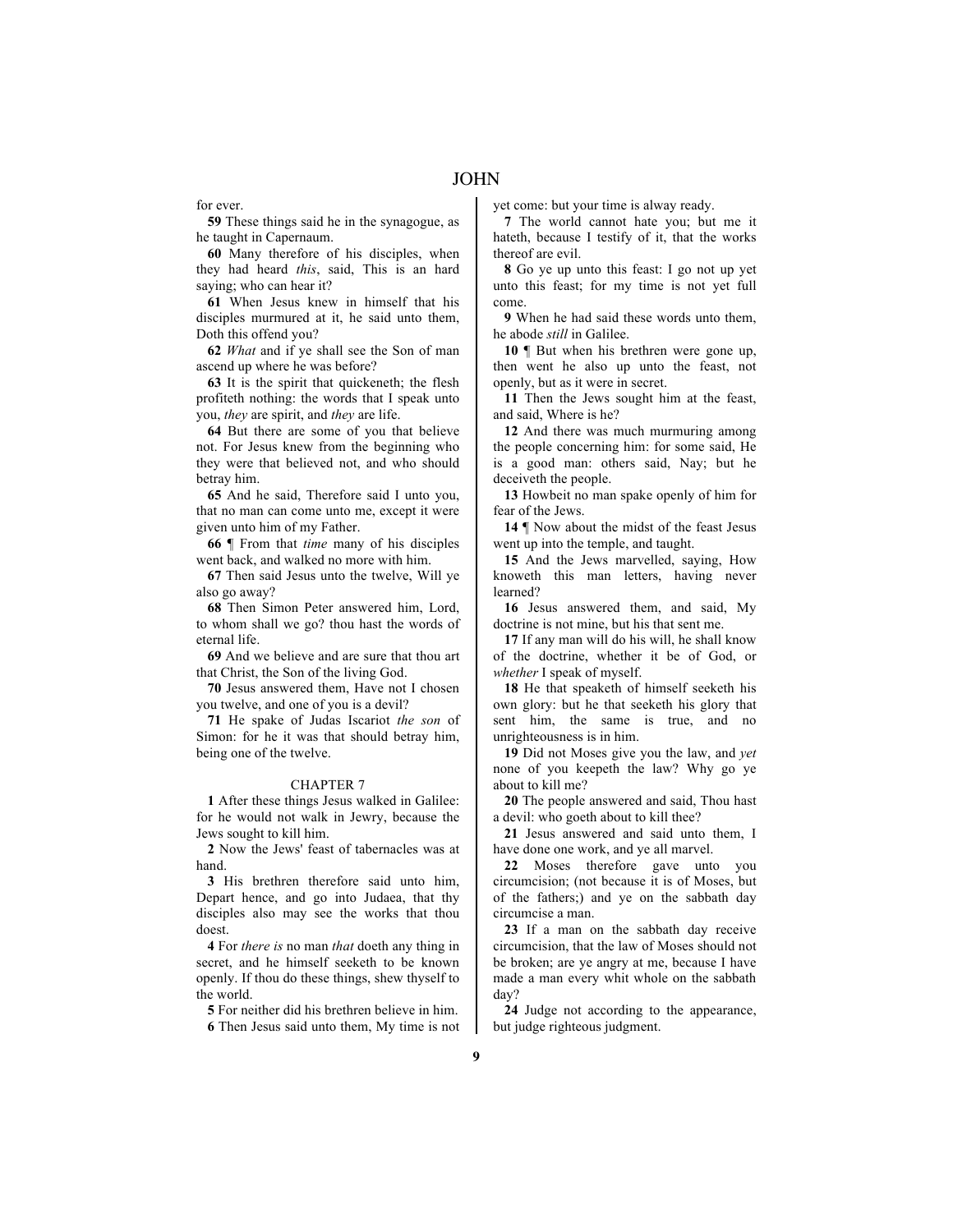**25** Then said some of them of Jerusalem, Is not this he, whom they seek to kill?

**26** But, lo, he speaketh boldly, and they say nothing unto him. Do the rulers know indeed that this is the very Christ?

**27** Howbeit we know this man whence he is: but when Christ cometh, no man knoweth whence he is.

**28** Then cried Jesus in the temple as he taught, saying, Ye both know me, and ye know whence I am: and I am not come of myself, but he that sent me is true, whom ye know not.

**29** But I know him: for I am from him, and he hath sent me.

**30** Then they sought to take him: but no man laid hands on him, because his hour was not yet come.

**31** And many of the people believed on him, and said, When Christ cometh, will he do more miracles than these which this *man* hath done?

**32** ¶ The Pharisees heard that the people murmured such things concerning him; and the Pharisees and the chief priests sent officers to take him.

**33** Then said Jesus unto them, Yet a little while am I with you, and *then* I go unto him that sent me.

**34** Ye shall seek me, and shall not find *me*: and where I am, *thither* ye cannot come.

**35** Then said the Jews among themselves, Whither will he go, that we shall not find him? will he go unto the dispersed among the Gentiles, and teach the Gentiles?

**36** What *manner of* saying is this that he said, Ye shall seek me, and shall not find *me*: and where I am, *thither* ye cannot come?

**37** In the last day, that great *day* of the feast, Jesus stood and cried, saying, If any man thirst, let him come unto me, and drink.

**38** He that believeth on me, as the scripture hath said, out of his belly shall flow rivers of living water.

**39** (But this spake he of the Spirit, which they that believe on him should receive: for the Holy Ghost was not yet *given*; because that Jesus was not yet glorified.)

**40** ¶ Many of the people therefore, when they heard this saying, said, Of a truth this is the Prophet.

**41** Others said, This is the Christ. But some

said, Shall Christ come out of Galilee?

**42** Hath not the scripture said, That Christ cometh of the seed of David, and out of the town of Bethlehem, where David was?

**43** So there was a division among the people because of him.

**44** And some of them would have taken him; but no man laid hands on him.

**45** ¶ Then came the officers to the chief priests and Pharisees; and they said unto them, Why have ye not brought him?

**46** The officers answered, Never man spake like this man.

**47** Then answered them the Pharisees, Are ye also deceived?

**48** Have any of the rulers or of the Pharisees believed on him?

**49** But this people who knoweth not the law are cursed.

**50** Nicodemus saith unto them, (he that came to Jesus by night, being one of them,)

**51** Doth our law judge *any* man, before it hear him, and know what he doeth?

**52** They answered and said unto him, Art thou also of Galilee? Search, and look: for out of Galilee ariseth no prophet.

**53** And every man went unto his own house.

## CHAPTER 8

**1** Jesus went unto the mount of Olives.

**2** And early in the morning he came again into the temple, and all the people came unto him; and he sat down, and taught them.

**3** And the scribes and Pharisees brought unto him a woman taken in adultery; and when they had set her in the midst,

**4** They say unto him, Master, this woman was taken in adultery, in the very act.

**5** Now Moses in the law commanded us, that such should be stoned: but what sayest thou?

**6** This they said, tempting him, that they might have to accuse him. But Jesus stooped down, and with *his* finger wrote on the ground, *as though he heard them not*.

**7** So when they continued asking him, he lifted up himself, and said unto them, He that is without sin among you, let him first cast a stone at her.

**8** And again he stooped down, and wrote on the ground.

**9** And they which heard *it*, being convicted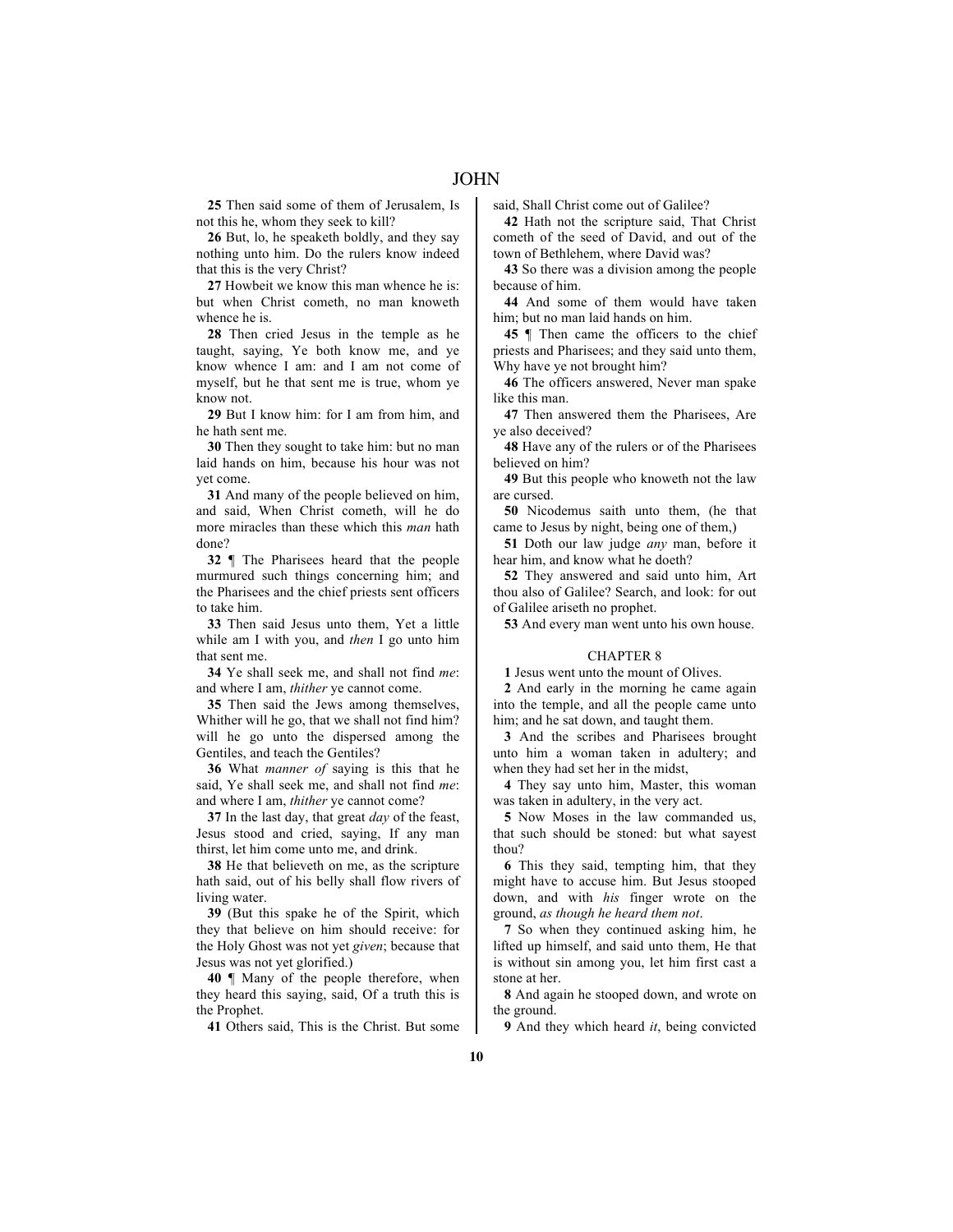by *their own* conscience, went out one by one, beginning at the eldest, *even* unto the last: and Jesus was left alone, and the woman standing in the midst.

**10** When Jesus had lifted up himself, and saw none but the woman, he said unto her, Woman, where are those thine accusers? hath no man condemned thee?

**11** She said, No man, Lord. And Jesus said unto her, Neither do I condemn thee: go, and sin no more.

**12** ¶ Then spake Jesus again unto them, saying, I am the light of the world: he that followeth me shall not walk in darkness, but shall have the light of life.

**13** The Pharisees therefore said unto him, Thou bearest record of thyself; thy record is not true.

**14** Jesus answered and said unto them, Though I bear record of myself, *yet* my record is true: for I know whence I came, and whither I go; but ye cannot tell whence I come, and whither I go.

**15** Ye judge after the flesh; I judge no man.

**16** And yet if I judge, my judgment is true: for I am not alone, but I and the Father that sent me.

**17** It is also written in your law, that the testimony of two men is true.

**18** I am one that bear witness of myself, and the Father that sent me beareth witness of me.

**19** Then said they unto him, Where is thy Father? Jesus answered, Ye neither know me, nor my Father: if ye had known me, ye should have known my Father also.

**20** These words spake Jesus in the treasury, as he taught in the temple: and no man laid hands on him; for his hour was not yet come.

**21** Then said Jesus again unto them, I go my way, and ye shall seek me, and shall die in your sins: whither I go, ye cannot come.

**22** Then said the Jews, Will he kill himself? because he saith, Whither I go, ye cannot come.

**23** And he said unto them, Ye are from beneath; I am from above: ye are of this world; I am not of this world.

**24** I said therefore unto you, that ye shall die in your sins: for if ye believe not that I am *he*, ye shall die in your sins.

**25** Then said they unto him, Who art thou? And Jesus saith unto them, Even *the same* that I said unto you from the beginning.

**26** I have many things to say and to judge of you: but he that sent me is true; and I speak to the world those things which I have heard of him.

**27** They understood not that he spake to them of the Father.

**28** Then said Jesus unto them, When ye have lifted up the Son of man, then shall ye know that I am *he*, and *that* I do nothing of myself; but as my Father hath taught me, I speak these things.

**29** And he that sent me is with me: the Father hath not left me alone; for I do always those things that please him.

**30** As he spake these words, many believed on him.

**31** Then said Jesus to those Jews which believed on him, If ye continue in my word, *then* are ye my disciples indeed;

**32** And ye shall know the truth, and the truth shall make you free.

**33** ¶ They answered him, We be Abraham's seed, and were never in bondage to any man: how sayest thou, Ye shall be made free?

**34** Jesus answered them, Verily, verily, I say unto you, Whosoever committeth sin is the servant of sin.

**35** And the servant abideth not in the house for ever: *but* the Son abideth ever.

**36** If the Son therefore shall make you free, ye shall be free indeed.

**37** I know that ye are Abraham's seed; but ye seek to kill me, because my word hath no place in you.

**38** I speak that which I have seen with my Father: and ye do that which ye have seen with your father.

**39** They answered and said unto him, Abraham is our father. Jesus saith unto them, If ye were Abraham's children, ye would do the works of Abraham.

**40** But now ye seek to kill me, a man that hath told you the truth, which I have heard of God: this did not Abraham.

**41** Ye do the deeds of your father. Then said they to him, We be not born of fornication; we have one Father, *even* God.

**42** Jesus said unto them, If God were your Father, ye would love me: for I proceeded forth and came from God; neither came I of myself, but he sent me.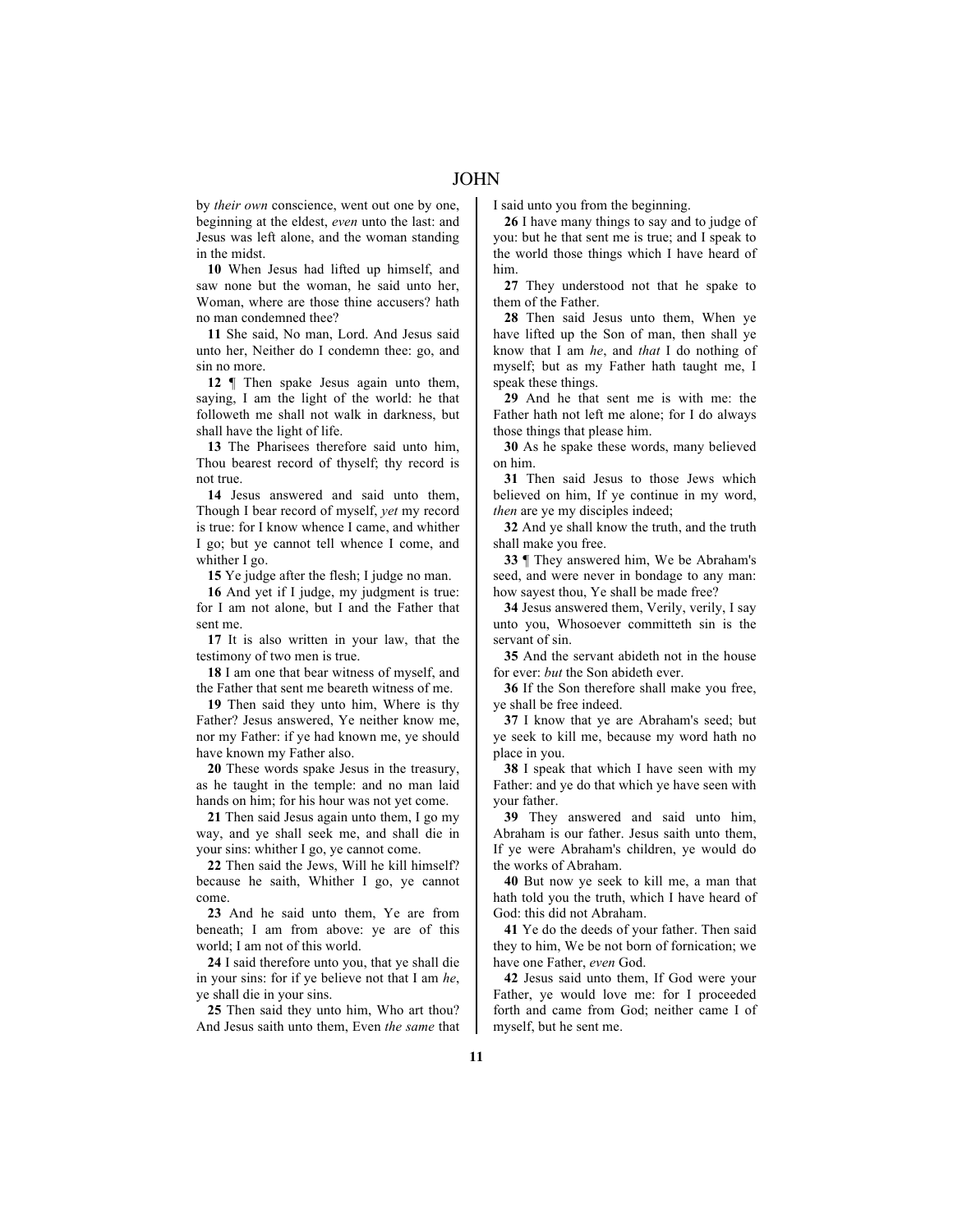**43** Why do ye not understand my speech? *even* because ye cannot hear my word.

**44** Ye are of *your* father the devil, and the lusts of your father ye will do. He was a murderer from the beginning, and abode not in the truth, because there is no truth in him. When he speaketh a lie, he speaketh of his own: for he is a liar, and the father of it.

**45** And because I tell *you* the truth, ye believe me not.

**46** Which of you convinceth me of sin? And if I say the truth, why do ye not believe me?

**47** He that is of God heareth God's words: ye therefore hear *them* not, because ye are not of God.

**48** Then answered the Jews, and said unto him, Say we not well that thou art a Samaritan, and hast a devil?

**49** Jesus answered, I have not a devil; but I honour my Father, and ye do dishonour me.

**50** And I seek not mine own glory: there is one that seeketh and judgeth.

**51** Verily, verily, I say unto you, If a man keep my saying, he shall never see death.

**52** Then said the Jews unto him, Now we know that thou hast a devil. Abraham is dead, and the prophets; and thou sayest, If a man keep my saying, he shall never taste of death.

**53** Art thou greater than our father Abraham, which is dead? and the prophets are dead: whom makest thou thyself?

**54** Jesus answered, If I honour myself, my honour is nothing: it is my Father that honoureth me; of whom ye say, that he is your God:

**55** Yet ye have not known him; but I know him: and if I should say, I know him not, I shall be a liar like unto you: but I know him, and keep his saying.

**56** Your father Abraham rejoiced to see my day: and he saw *it*, and was glad.

**57** Then said the Jews unto him, Thou art not yet fifty years old, and hast thou seen Abraham?

**58** Jesus said unto them, Verily, verily, I say unto you, Before Abraham was, I am.

**59** Then took they up stones to cast at him: but Jesus hid himself, and went out of the temple, going through the midst of them, and so passed by.

## CHAPTER 9

**1** And as *Jesus* passed by, he saw a man which was blind from *his* birth.

**2** And his disciples asked him, saying, Master, who did sin, this man, or his parents, that he was born blind?

**3** Jesus answered, Neither hath this man sinned, nor his parents: but that the works of God should be made manifest in him.

**4** I must work the works of him that sent me, while it is day: the night cometh, when no man can work.

**5** As long as I am in the world, I am the light of the world.

**6** When he had thus spoken, he spat on the ground, and made clay of the spittle, and he anointed the eyes of the blind man with the clay,

**7** And said unto him, Go, wash in the pool of Siloam, (which is by interpretation, Sent.) He went his way therefore, and washed, and came seeing.

**8** ¶ The neighbours therefore, and they which before had seen him that he was blind, said, Is not this he that sat and begged?

**9** Some said, This is he: others *said*, He is like him: *but* he said, I am *he*.

**10** Therefore said they unto him, How were thine eyes opened?

**11** He answered and said, A man that is called Jesus made clay, and anointed mine eyes, and said unto me, Go to the pool of Siloam, and wash: and I went and washed, and I received sight.

**12** Then said they unto him, Where is he? He said, I know not.

**13** ¶ They brought to the Pharisees him that aforetime was blind.

**14** And it was the sabbath day when Jesus made the clay, and opened his eyes.

**15** Then again the Pharisees also asked him how he had received his sight. He said unto them, He put clay upon mine eyes, and I washed, and do see.

**16** Therefore said some of the Pharisees, This man is not of God, because he keepeth not the sabbath day. Others said, How can a man that is a sinner do such miracles? And there was a division among them.

**17** They say unto the blind man again, What sayest thou of him, that he hath opened thine eyes? He said, He is a prophet.

**18** But the Jews did not believe concerning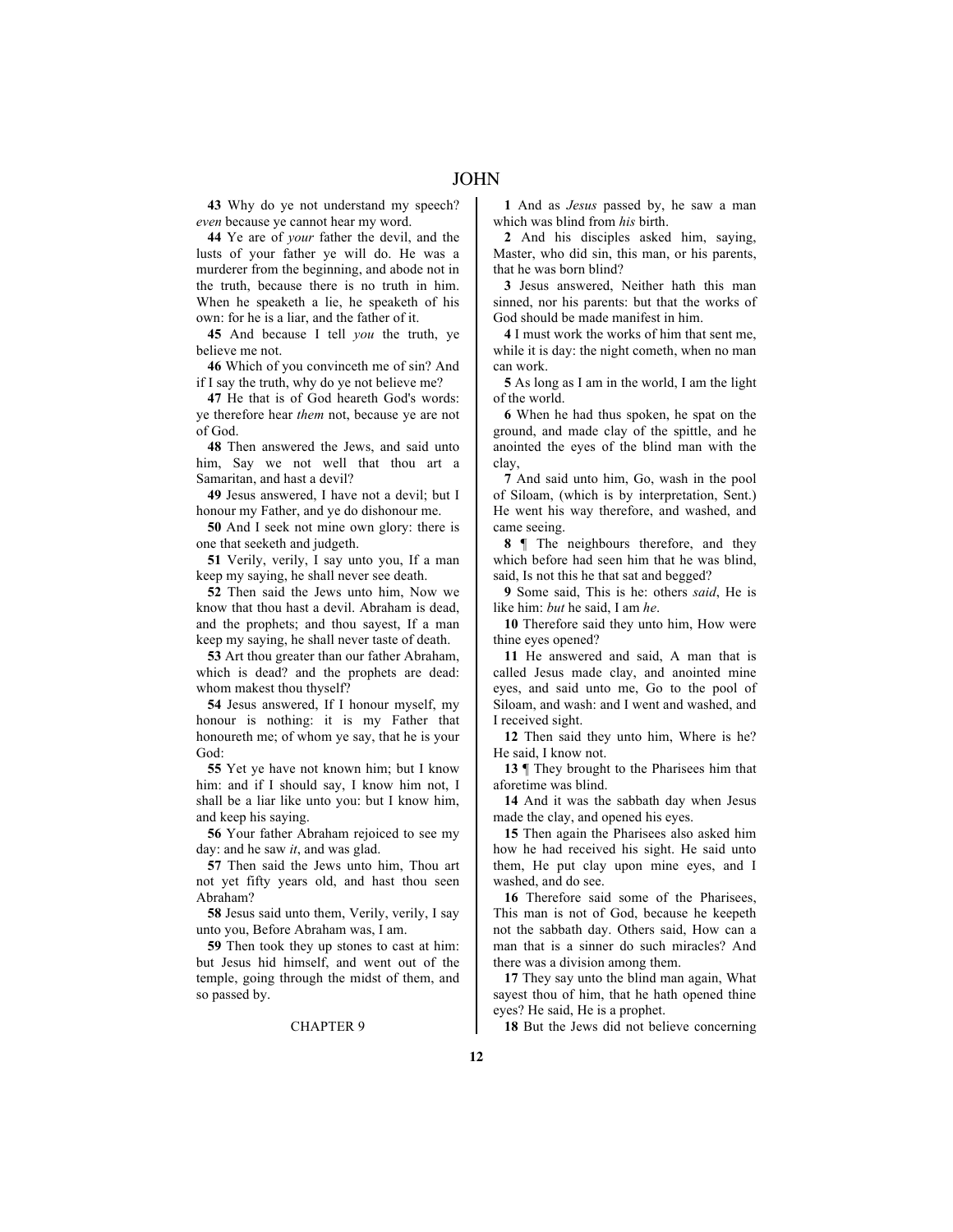him, that he had been blind, and received his sight, until they called the parents of him that had received his sight.

**19** And they asked them, saying, Is this your son, who ye say was born blind? how then doth he now see?

**20** His parents answered them and said, We know that this is our son, and that he was born blind:

**21** But by what means he now seeth, we know not; or who hath opened his eyes, we know not: he is of age; ask him: he shall speak for himself.

**22** These *words* spake his parents, because they feared the Jews: for the Jews had agreed already, that if any man did confess that he was Christ, he should be put out of the synagogue.

**23** Therefore said his parents, He is of age; ask him.

**24** Then again called they the man that was blind, and said unto him, Give God the praise: we know that this man is a sinner.

**25** He answered and said, Whether he be a sinner *or no*, I know not: one thing I know, that, whereas I was blind, now I see.

**26** Then said they to him again, What did he to thee? how opened he thine eyes?

**27** He answered them, I have told you already, and ye did not hear: wherefore would ye hear *it* again? will ye also be his disciples?

**28** Then they reviled him, and said, Thou art his disciple; but we are Moses' disciples.

**29** We know that God spake unto Moses: *as for* this *fellow*, we know not from whence he is.

**30** The man answered and said unto them, Why herein is a marvellous thing, that ye know not from whence he is, and *yet* he hath opened mine eyes.

**31** Now we know that God heareth not sinners: but if any man be a worshipper of God, and doeth his will, him he heareth.

**32** Since the world began was it not heard that any man opened the eyes of one that was born blind.

**33** If this man were not of God, he could do nothing.

**34** They answered and said unto him, Thou wast altogether born in sins, and dost thou teach us? And they cast him out.

**35** Jesus heard that they had cast him out;

and when he had found him, he said unto him, Dost thou believe on the Son of God?

**36** He answered and said, Who is he, Lord, that I might believe on him?

**37** And Jesus said unto him, Thou hast both seen him, and it is he that talketh with thee.

**38** And he said, Lord, I believe. And he worshipped him.

**39** ¶ And Jesus said, For judgment I am come into this world, that they which see not might see; and that they which see might be made blind.

**40** And *some* of the Pharisees which were with him heard these words, and said unto him, Are we blind also?

**41** Jesus said unto them, If ye were blind, ye should have no sin: but now ye say, We see; therefore your sin remaineth.

# CHAPTER 10

**1** Verily, verily, I say unto you, He that entereth not by the door into the sheepfold, but climbeth up some other way, the same is a thief and a robber.

**2** But he that entereth in by the door is the shepherd of the sheep.

**3** To him the porter openeth; and the sheep hear his voice: and he calleth his own sheep by name, and leadeth them out.

**4** And when he putteth forth his own sheep, he goeth before them, and the sheep follow him: for they know his voice.

**5** And a stranger will they not follow, but will flee from him: for they know not the voice of strangers.

**6** This parable spake Jesus unto them: but they understood not what things they were which he spake unto them.

**7** Then said Jesus unto them again, Verily, verily, I say unto you, I am the door of the sheep.

**8** All that ever came before me are thieves and robbers: but the sheep did not hear them.

**9** I am the door: by me if any man enter in, he shall be saved, and shall go in and out, and find pasture.

**10** The thief cometh not, but for to steal, and to kill, and to destroy: I am come that they might have life, and that they might have *it* more abundantly.

**11** I am the good shepherd: the good shepherd giveth his life for the sheep.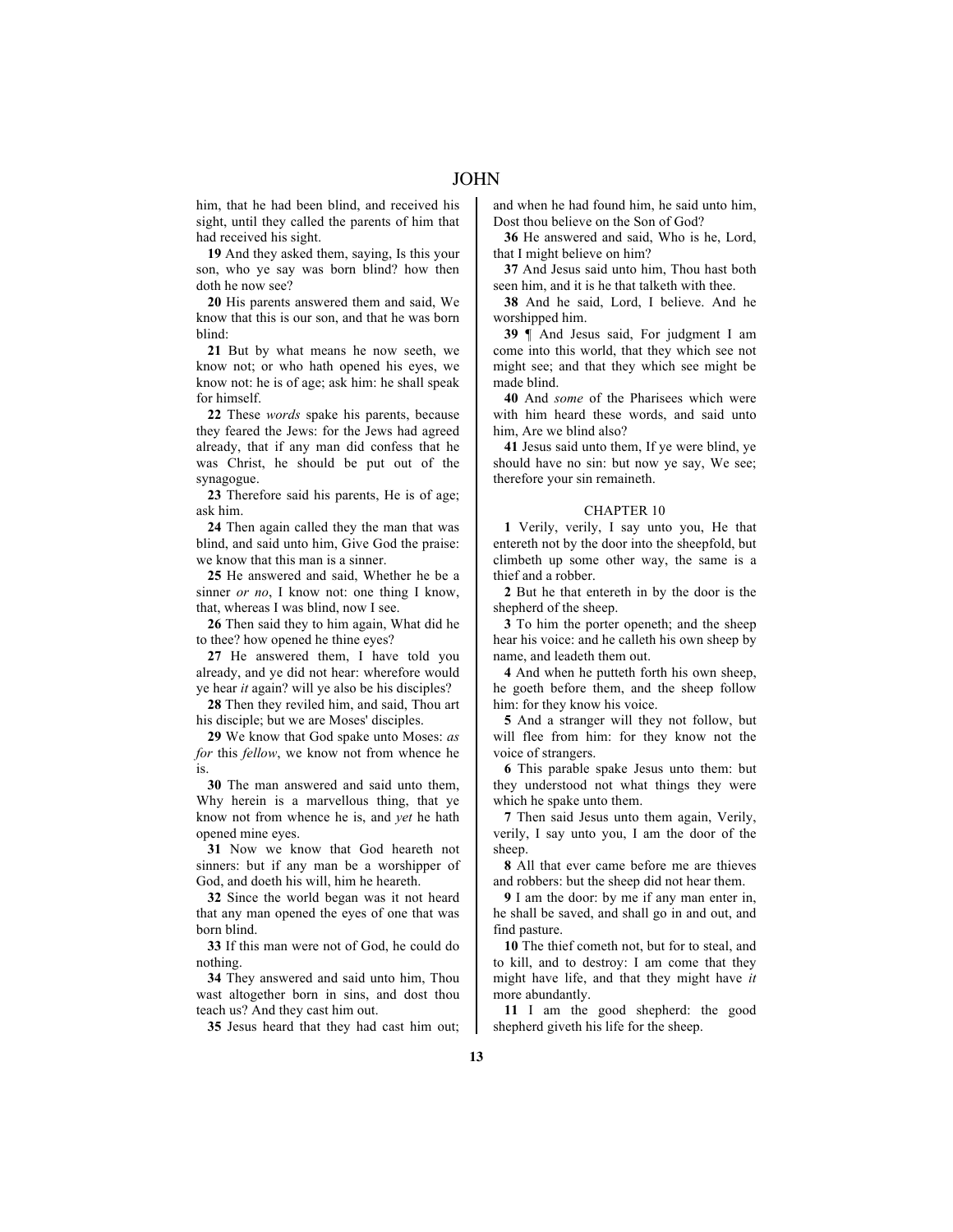**12** But he that is an hireling, and not the shepherd, whose own the sheep are not, seeth the wolf coming, and leaveth the sheep, and fleeth: and the wolf catcheth them, and scattereth the sheep.

**13** The hireling fleeth, because he is an hireling, and careth not for the sheep.

**14** I am the good shepherd, and know my *sheep*, and am known of mine.

**15** As the Father knoweth me, even so know I the Father: and I lay down my life for the sheep.

**16** And other sheep I have, which are not of this fold: them also I must bring, and they shall hear my voice; and there shall be one fold, *and* one shepherd.

**17** Therefore doth my Father love me, because I lay down my life, that I might take it again.

**18** No man taketh it from me, but I lay it down of myself. I have power to lay it down, and I have power to take it again. This commandment have I received of my Father.

**19 There** was a division therefore again among the Jews for these sayings.

**20** And many of them said, He hath a devil, and is mad; why hear ye him?

**21** Others said, These are not the words of him that hath a devil. Can a devil open the eyes of the blind?

**22** ¶ And it was at Jerusalem the feast of the dedication, and it was winter.

**23** And Jesus walked in the temple in Solomon's porch.

**24** Then came the Jews round about him, and said unto him, How long dost thou make us to doubt? If thou be the Christ, tell us plainly.

**25** Jesus answered them, I told you, and ye believed not: the works that I do in my Father's name, they bear witness of me.

**26** But ye believe not, because ye are not of my sheep, as I said unto you.

**27** My sheep hear my voice, and I know them, and they follow me:

**28** And I give unto them eternal life; and they shall never perish, neither shall any *man* pluck them out of my hand.

**29** My Father, which gave *them* me, is greater than all; and no *man* is able to pluck *them* out of my Father's hand.

**30** I and *my* Father are one.

**31** Then the Jews took up stones again to stone him.

**32** Jesus answered them, Many good works have I shewed you from my Father; for which of those works do ye stone me?

**33** The Jews answered him, saying, For a good work we stone thee not; but for blasphemy; and because that thou, being a man, makest thyself God.

**34** Jesus answered them, Is it not written in your law, I said, Ye are gods?

**35** If he called them gods, unto whom the word of God came, and the scripture cannot be broken;

**36** Say ye of him, whom the Father hath sanctified, and sent into the world, Thou blasphemest; because I said, I am the Son of God?

**37** If I do not the works of my Father, believe me not.

**38** But if I do, though ye believe not me, believe the works: that ye may know, and believe, that the Father *is* in me, and I in him.

**39** Therefore they sought again to take him: but he escaped out of their hand,

**40** And went away again beyond Jordan into the place where John at first baptized; and there he abode.

**41** And many resorted unto him, and said, John did no miracle: but all things that John spake of this man were true.

**42** And many believed on him there.

## CHAPTER 11

**1** Now a certain *man* was sick, *named* Lazarus, of Bethany, the town of Mary and her sister Martha.

**2** (It was *that* Mary which anointed the Lord with ointment, and wiped his feet with her hair, whose brother Lazarus was sick.)

**3** Therefore his sisters sent unto him, saying, Lord, behold, he whom thou lovest is sick.

**4** When Jesus heard *that*, he said, This sickness is not unto death, but for the glory of God, that the Son of God might be glorified thereby.

**5** Now Jesus loved Martha, and her sister, and Lazarus.

**6** When he had heard therefore that he was sick, he abode two days still in the same place where he was.

**7** Then after that saith he to *his* disciples, Let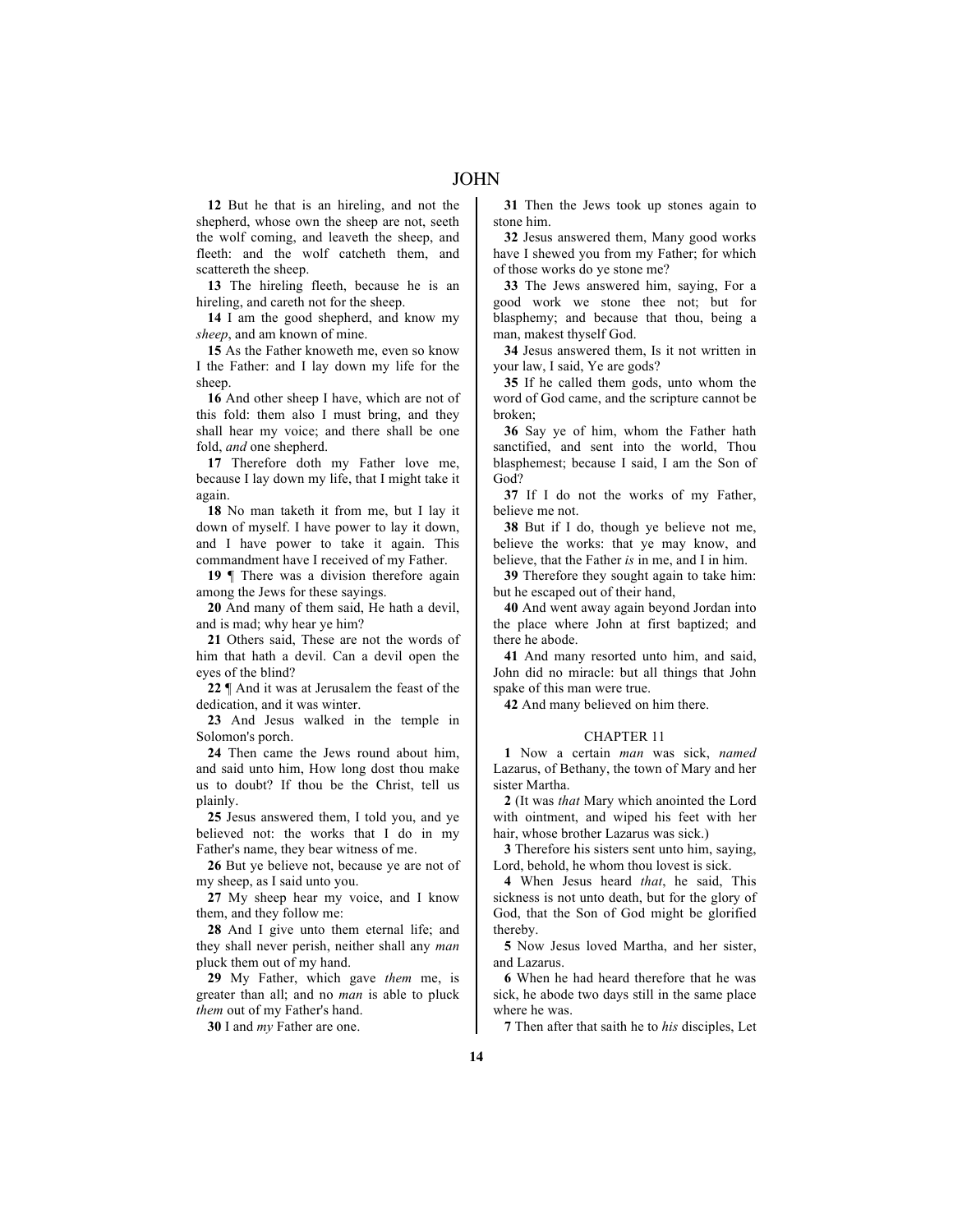us go into Judaea again.

**8** *His* disciples say unto him, Master, the Jews of late sought to stone thee; and goest thou thither again?

**9** Jesus answered, Are there not twelve hours in the day? If any man walk in the day, he stumbleth not, because he seeth the light of this world.

**10** But if a man walk in the night, he stumbleth, because there is no light in him.

**11** These things said he: and after that he saith unto them, Our friend Lazarus sleepeth; but I go, that I may awake him out of sleep.

**12** Then said his disciples, Lord, if he sleep, he shall do well.

**13** Howbeit Jesus spake of his death: but they thought that he had spoken of taking of rest in sleep.

**14** Then said Jesus unto them plainly, Lazarus is dead.

**15** And I am glad for your sakes that I was not there, to the intent ye may believe; nevertheless let us go unto him.

**16** Then said Thomas, which is called Didymus, unto his fellowdisciples, Let us also go, that we may die with him.

**17** Then when Jesus came, he found that he had *lain* in the grave four days already.

**18** Now Bethany was nigh unto Jerusalem, about fifteen furlongs off:

**19** And many of the Jews came to Martha and Mary, to comfort them concerning their brother.

**20** Then Martha, as soon as she heard that Jesus was coming, went and met him: but Mary sat *still* in the house.

**21** Then said Martha unto Jesus, Lord, if thou hadst been here, my brother had not died.

**22** But I know, that even now, whatsoever thou wilt ask of God, God will give *it* thee.

**23** Jesus saith unto her, Thy brother shall rise again.

**24** Martha saith unto him, I know that he shall rise again in the resurrection at the last day.

**25** Jesus said unto her, I am the resurrection, and the life: he that believeth in me, though he were dead, yet shall he live:

**26** And whosoever liveth and believeth in me shall never die. Believest thou this?

**27** She saith unto him, Yea, Lord: I believe that thou art the Christ, the Son of God, which should come into the world.

**28** And when she had so said, she went her way, and called Mary her sister secretly, saying, The Master is come, and calleth for thee.

**29** As soon as she heard *that*, she arose quickly, and came unto him.

**30** Now Jesus was not yet come into the town, but was in that place where Martha met him.

**31** The Jews then which were with her in the house, and comforted her, when they saw Mary, that she rose up hastily and went out, followed her, saying, She goeth unto the grave to weep there.

**32** Then when Mary was come where Jesus was, and saw him, she fell down at his feet, saying unto him, Lord, if thou hadst been here, my brother had not died.

**33** When Jesus therefore saw her weeping, and the Jews also weeping which came with her, he groaned in the spirit, and was troubled,

**34** And said, Where have ye laid him? They said unto him, Lord, come and see.

**35** Jesus wept.

**36** Then said the Jews, Behold how he loved him!

**37** And some of them said, Could not this man, which opened the eyes of the blind, have caused that even this man should not have died?

**38** Jesus therefore again groaning in himself cometh to the grave. It was a cave, and a stone lay upon it.

**39** Jesus said, Take ye away the stone. Martha, the sister of him that was dead, saith unto him, Lord, by this time he stinketh: for he hath been *dead* four days.

**40** Jesus saith unto her, Said I not unto thee, that, if thou wouldest believe, thou shouldest see the glory of God?

**41** Then they took away the stone *from the place* where the dead was laid. And Jesus lifted up *his* eyes, and said, Father, I thank thee that thou hast heard me.

**42** And I knew that thou hearest me always: but because of the people which stand by I said *it*, that they may believe that thou hast sent me.

**43** And when he thus had spoken, he cried with a loud voice, Lazarus, come forth.

**44** And he that was dead came forth, bound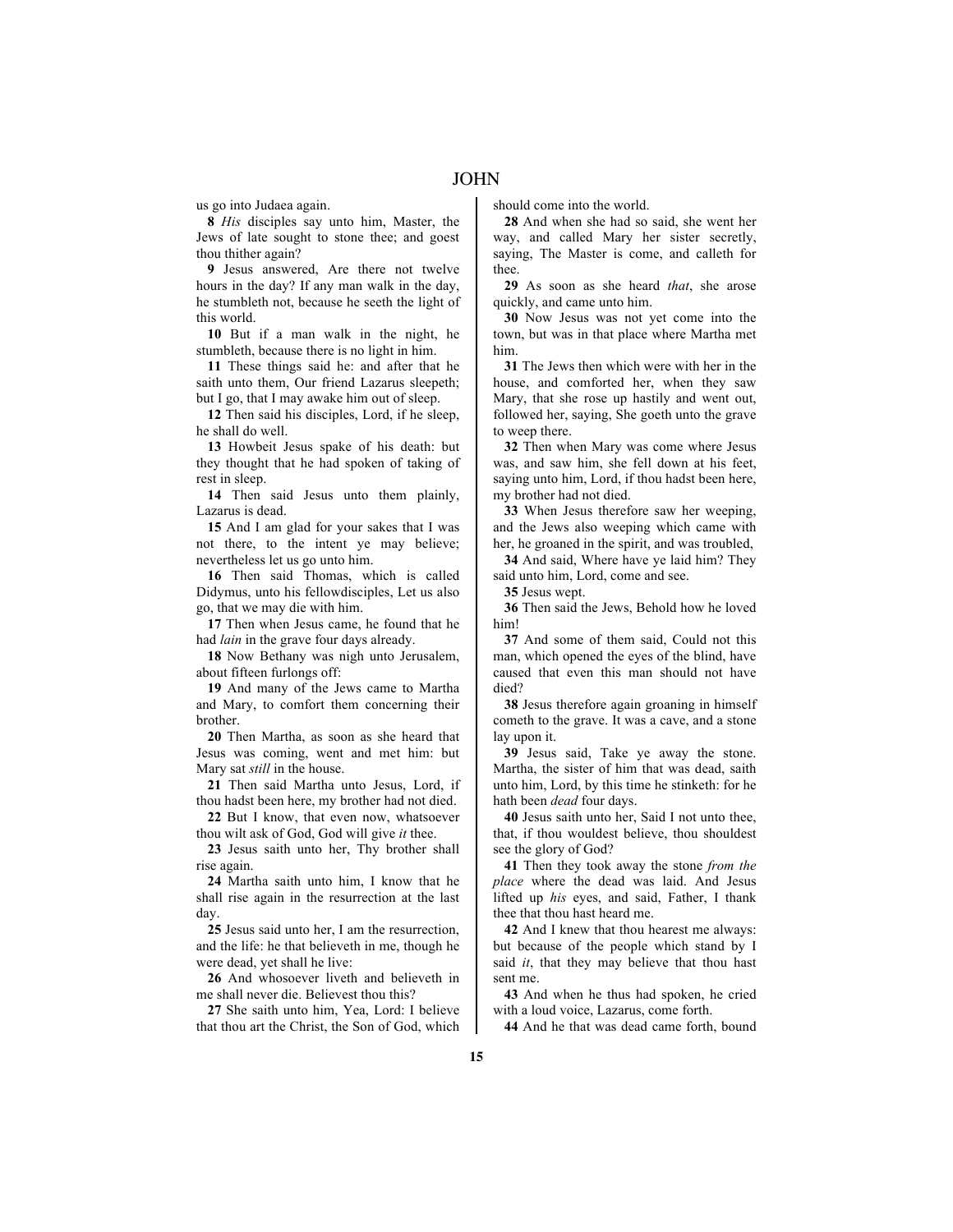hand and foot with graveclothes: and his face was bound about with a napkin. Jesus saith unto them, Loose him, and let him go.

**45** Then many of the Jews which came to Mary, and had seen the things which Jesus did, believed on him.

**46** But some of them went their ways to the Pharisees, and told them what things Jesus had done.

**47** ¶ Then gathered the chief priests and the Pharisees a council, and said, What do we? for this man doeth many miracles.

**48** If we let him thus alone, all *men* will believe on him: and the Romans shall come and take away both our place and nation.

**49** And one of them, *named* Caiaphas, being the high priest that same year, said unto them, Ye know nothing at all,

**50** Nor consider that it is expedient for us, that one man should die for the people, and that the whole nation perish not.

**51** And this spake he not of himself: but being high priest that year, he prophesied that Jesus should die for that nation;

**52** And not for that nation only, but that also he should gather together in one the children of God that were scattered abroad.

**53** Then from that day forth they took counsel together for to put him to death.

**54** Jesus therefore walked no more openly among the Jews; but went thence unto a country near to the wilderness, into a city called Ephraim, and there continued with his disciples.

**55** ¶ And the Jews' passover was nigh at hand: and many went out of the country up to Jerusalem before the passover, to purify themselves.

**56** Then sought they for Jesus, and spake among themselves, as they stood in the temple, What think ye, that he will not come to the feast?

**57** Now both the chief priests and the Pharisees had given a commandment, that, if any man knew where he were, he should shew *it*, that they might take him.

# CHAPTER 12

**1** Then Jesus six days before the passover came to Bethany, where Lazarus was which had been dead, whom he raised from the dead.

**2** There they made him a supper; and Martha

served: but Lazarus was one of them that sat at the table with him.

**3** Then took Mary a pound of ointment of spikenard, very costly, and anointed the feet of Jesus, and wiped his feet with her hair: and the house was filled with the odour of the ointment.

**4** Then saith one of his disciples, Judas Iscariot, Simon's *son*, which should betray him,

**5** Why was not this ointment sold for three hundred pence, and given to the poor?

**6** This he said, not that he cared for the poor; but because he was a thief, and had the bag, and bare what was put therein.

**7** Then said Jesus, Let her alone: against the day of my burying hath she kept this.

**8** For the poor always ye have with you; but me ye have not always.

**9** Much people of the Jews therefore knew that he was there: and they came not for Jesus' sake only, but that they might see Lazarus also, whom he had raised from the dead.

**10** ¶ But the chief priests consulted that they might put Lazarus also to death;

**11** Because that by reason of him many of the Jews went away, and believed on Jesus.

12  $\parallel$  On the next day much people that were come to the feast, when they heard that Jesus was coming to Jerusalem,

**13** Took branches of palm trees, and went forth to meet him, and cried, Hosanna: Blessed *is* the King of Israel that cometh in the name of the Lord.

**14** And Jesus, when he had found a young ass, sat thereon; as it is written,

**15** Fear not, daughter of Sion: behold, thy King cometh, sitting on an ass's colt.

**16** These things understood not his disciples at the first: but when Jesus was glorified, then remembered they that these things were written of him, and *that* they had done these things unto him.

**17** The people therefore that was with him when he called Lazarus out of his grave, and raised him from the dead, bare record.

**18** For this cause the people also met him, for that they heard that he had done this miracle.

**19** The Pharisees therefore said among themselves, Perceive ye how ye prevail nothing? behold, the world is gone after him.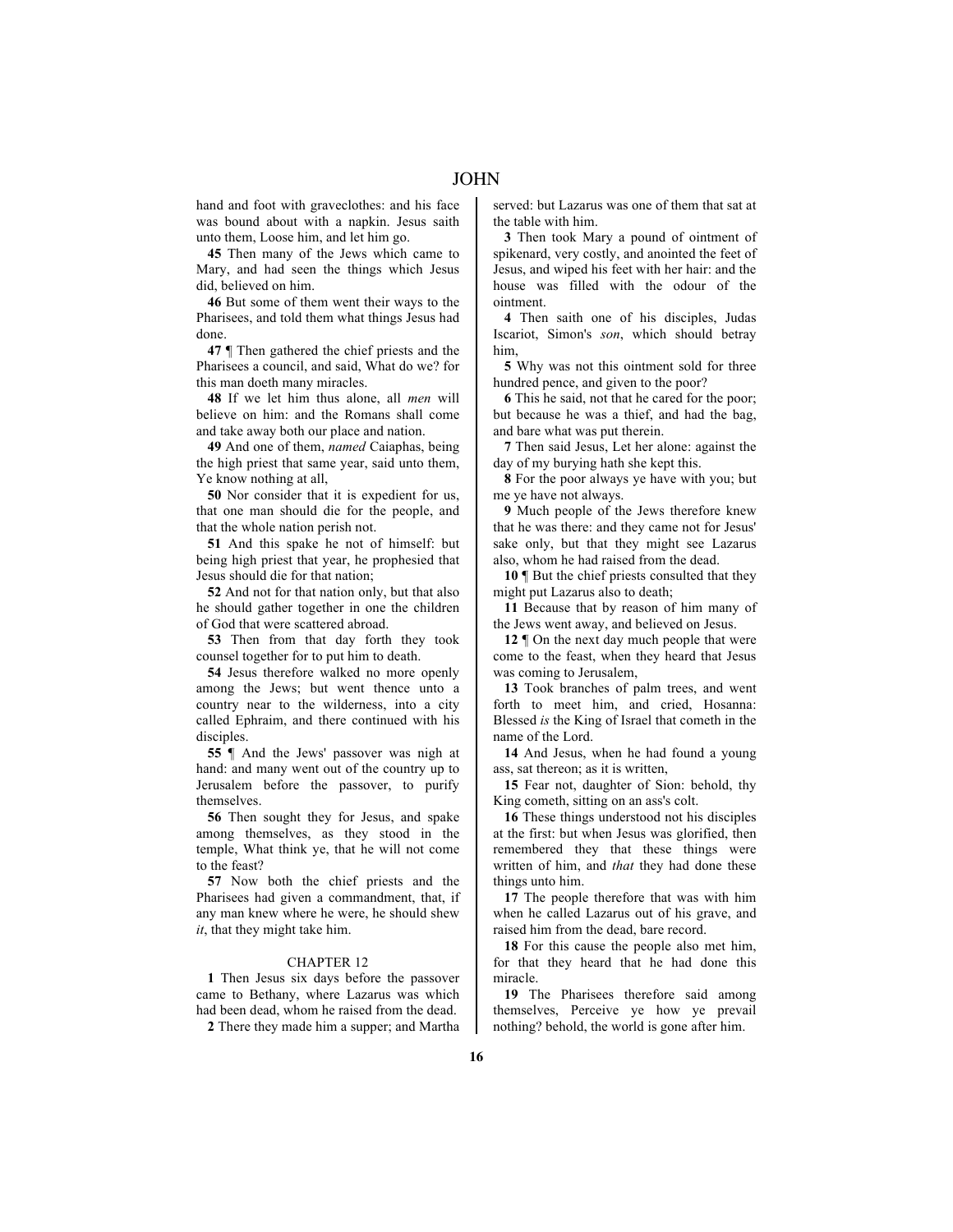**20** ¶ And there were certain Greeks among them that came up to worship at the feast:

**21** The same came therefore to Philip, which was of Bethsaida of Galilee, and desired him, saying, Sir, we would see Jesus.

**22** Philip cometh and telleth Andrew: and again Andrew and Philip tell Jesus.

**23** ¶ And Jesus answered them, saying, The hour is come, that the Son of man should be glorified.

**24** Verily, verily, I say unto you, Except a corn of wheat fall into the ground and die, it abideth alone: but if it die, it bringeth forth much fruit.

**25** He that loveth his life shall lose it; and he that hateth his life in this world shall keep it unto life eternal.

**26** If any man serve me, let him follow me; and where I am, there shall also my servant be: if any man serve me, him will *my* Father honour.

**27** Now is my soul troubled; and what shall I say? Father, save me from this hour: but for this cause came I unto this hour.

**28** Father, glorify thy name. Then came there a voice from heaven, *saying*, I have both glorified *it*, and will glorify *it* again.

**29** The people therefore, that stood by, and heard *it*, said that it thundered: others said, An angel spake to him.

**30** Jesus answered and said, This voice came not because of me, but for your sakes.

**31** Now is the judgment of this world: now shall the prince of this world be cast out.

**32** And I, if I be lifted up from the earth, will draw all *men* unto me.

**33** This he said, signifying what death he should die.

**34** The people answered him, We have heard out of the law that Christ abideth for ever: and how sayest thou, The Son of man must be lifted up? who is this Son of man?

**35** Then Jesus said unto them, Yet a little while is the light with you. Walk while ye have the light, lest darkness come upon you: for he that walketh in darkness knoweth not whither he goeth.

**36** While ye have light, believe in the light, that ye may be the children of light. These things spake Jesus, and departed, and did hide himself from them.

**37** ¶ But though he had done so many

miracles before them, yet they believed not on him:

**38** That the saying of Esaias the prophet might be fulfilled, which he spake, Lord, who hath believed our report? and to whom hath the arm of the Lord been revealed?

**39** Therefore they could not believe, because that Esaias said again,

**40** He hath blinded their eyes, and hardened their heart; that they should not see with *their* eyes, nor understand with *their* heart, and be converted, and I should heal them.

**41** These things said Esaias, when he saw his glory, and spake of him.

**42** ¶ Nevertheless among the chief rulers also many believed on him; but because of the Pharisees they did not confess *him*, lest they should be put out of the synagogue:

**43** For they loved the praise of men more than the praise of God.

**44** ¶ Jesus cried and said, He that believeth on me, believeth not on me, but on him that sent me.

**45** And he that seeth me seeth him that sent me.

**46** I am come a light into the world, that whosoever believeth on me should not abide in darkness.

**47** And if any man hear my words, and believe not, I judge him not: for I came not to judge the world, but to save the world.

**48** He that rejecteth me, and receiveth not my words, hath one that judgeth him: the word that I have spoken, the same shall judge him in the last day.

**49** For I have not spoken of myself; but the Father which sent me, he gave me a commandment, what I should say, and what I should speak.

**50** And I know that his commandment is life everlasting: whatsoever I speak therefore, even as the Father said unto me, so I speak.

# CHAPTER 13

**1** Now before the feast of the passover, when Jesus knew that his hour was come that he should depart out of this world unto the Father, having loved his own which were in the world, he loved them unto the end.

**2** And supper being ended, the devil having now put into the heart of Judas Iscariot, Simon's *son*, to betray him;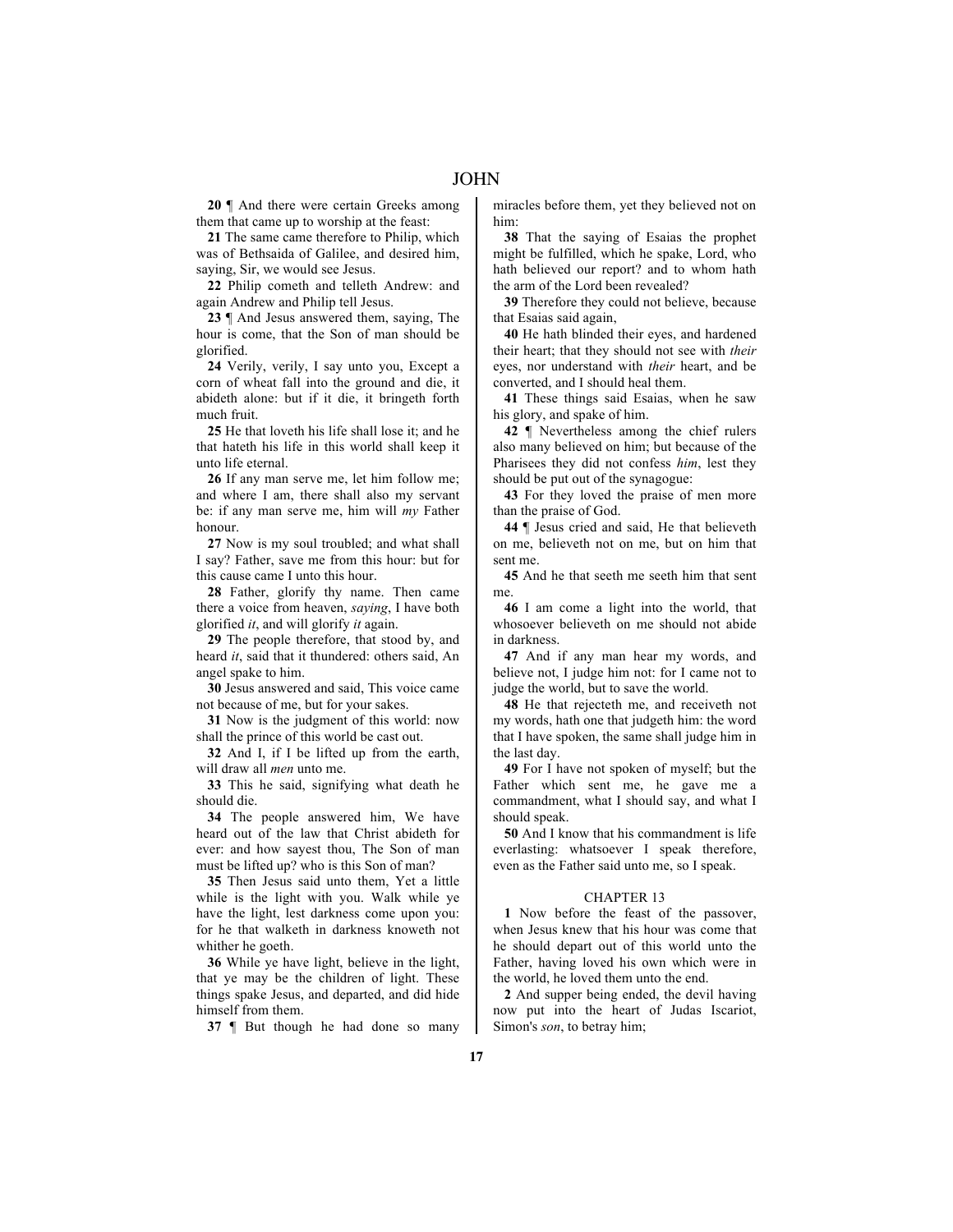**3** Jesus knowing that the Father had given all things into his hands, and that he was come from God, and went to God;

**4** He riseth from supper, and laid aside his garments; and took a towel, and girded himself.

**5** After that he poureth water into a bason, and began to wash the disciples' feet, and to wipe *them* with the towel wherewith he was girded.

**6** Then cometh he to Simon Peter: and Peter saith unto him, Lord, dost thou wash my feet?

**7** Jesus answered and said unto him, What I do thou knowest not now; but thou shalt know hereafter.

**8** Peter saith unto him, Thou shalt never wash my feet. Jesus answered him, If I wash thee not, thou hast no part with me.

**9** Simon Peter saith unto him, Lord, not my feet only, but also *my* hands and *my* head.

**10** Jesus saith to him, He that is washed needeth not save to wash *his* feet, but is clean every whit: and ye are clean, but not all.

**11** For he knew who should betray him; therefore said he, Ye are not all clean.

**12** So after he had washed their feet, and had taken his garments, and was set down again, he said unto them, Know ye what I have done to you?

**13** Ye call me Master and Lord: and ye say well; for *so* I am.

**14** If I then, *your* Lord and Master, have washed your feet; ye also ought to wash one another's feet.

**15** For I have given you an example, that ye should do as I have done to you.

**16** Verily, verily, I say unto you, The servant is not greater than his lord; neither he that is sent greater than he that sent him.

**17** If ye know these things, happy are ye if ye do them.

**18** ¶ I speak not of you all: I know whom I have chosen: but that the scripture may be fulfilled, He that eateth bread with me hath lifted up his heel against me.

**19** Now I tell you before it come, that, when it is come to pass, ye may believe that I am *he*.

**20** Verily, verily, I say unto you, He that receiveth whomsoever I send receiveth me; and he that receiveth me receiveth him that sent me.

**21** When Jesus had thus said, he was

troubled in spirit, and testified, and said, Verily, verily, I say unto you, that one of you shall betray me.

**22** Then the disciples looked one on another, doubting of whom he spake.

**23** Now there was leaning on Jesus' bosom one of his disciples, whom Jesus loved.

**24** Simon Peter therefore beckoned to him, that he should ask who it should be of whom he spake.

**25** He then lying on Jesus' breast saith unto him, Lord, who is it?

**26** Jesus answered, He it is, to whom I shall give a sop, when I have dipped *it*. And when he had dipped the sop, he gave *it* to Judas Iscariot, *the son* of Simon.

**27** And after the sop Satan entered into him. Then said Jesus unto him, That thou doest, do quickly.

**28** Now no man at the table knew for what intent he spake this unto him.

**29** For some *of them* thought, because Judas had the bag, that Jesus had said unto him, Buy *those things* that we have need of against the feast; or, that he should give something to the poor.

**30** He then having received the sop went immediately out: and it was night.

**31** ¶ Therefore, when he was gone out, Jesus said, Now is the Son of man glorified, and God is glorified in him.

**32** If God be glorified in him, God shall also glorify him in himself, and shall straightway glorify him.

**33** Little children, yet a little while I am with you. Ye shall seek me: and as I said unto the Jews, Whither I go, ye cannot come; so now I say to you.

**34** A new commandment I give unto you, That ye love one another; as I have loved you, that ye also love one another.

**35** By this shall all *men* know that ye are my disciples, if ye have love one to another.

**36** ¶ Simon Peter said unto him, Lord, whither goest thou? Jesus answered him, Whither I go, thou canst not follow me now; but thou shalt follow me afterwards.

**37** Peter said unto him, Lord, why cannot I follow thee now? I will lay down my life for thy sake.

**38** Jesus answered him, Wilt thou lay down thy life for my sake? Verily, verily, I say unto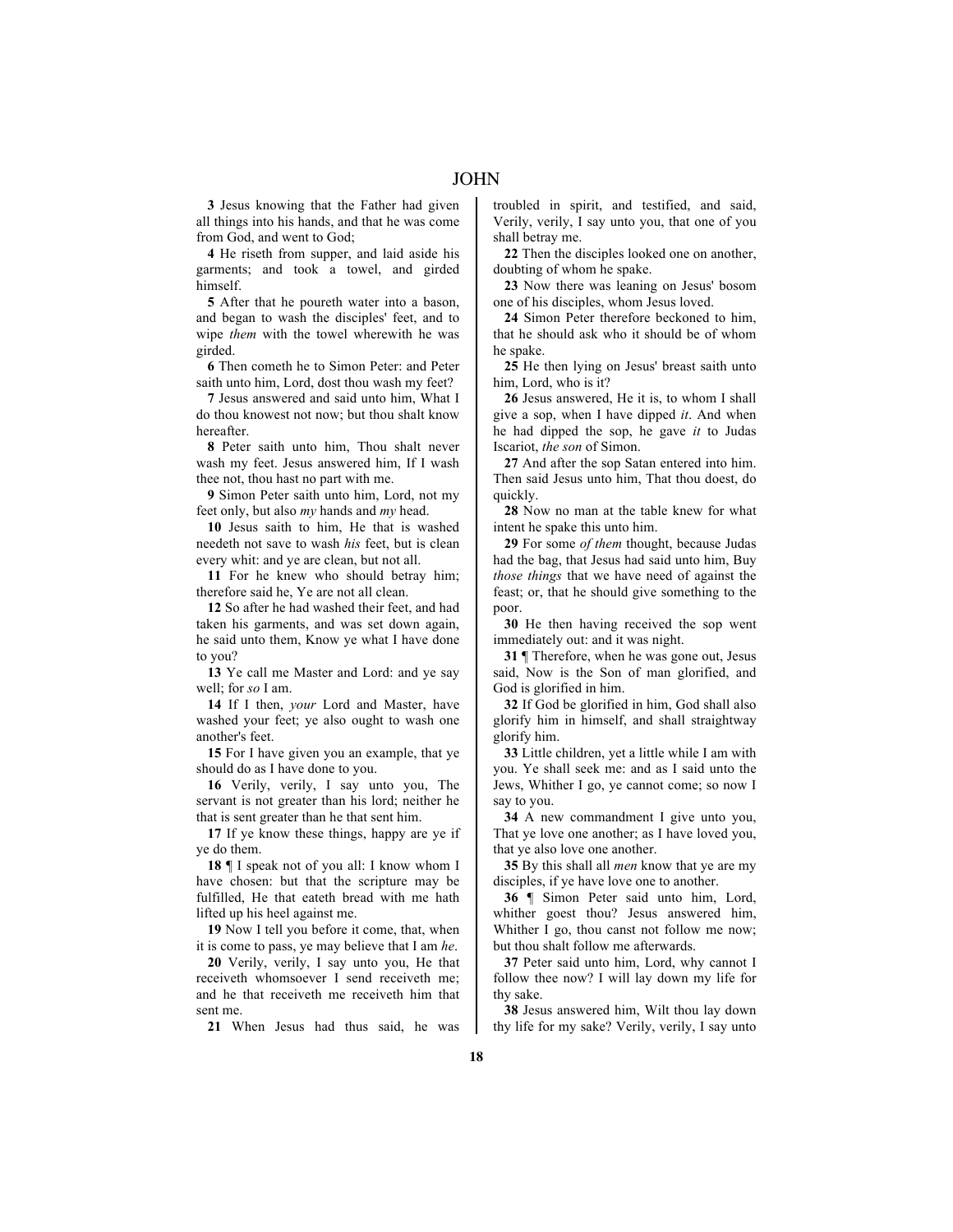thee, The cock shall not crow, till thou hast denied me thrice.

#### CHAPTER 14

**1** Let not your heart be troubled: ye believe in God, believe also in me.

**2** In my Father's house are many mansions: if *it were* not *so*, I would have told you. I go to prepare a place for you.

**3** And if I go and prepare a place for you, I will come again, and receive you unto myself; that where I am, *there* ye may be also.

**4** And whither I go ye know, and the way ye know.

**5** Thomas saith unto him, Lord, we know not whither thou goest; and how can we know the way?

**6** Jesus saith unto him, I am the way, the truth, and the life: no man cometh unto the Father, but by me.

**7** If ye had known me, ye should have known my Father also: and from henceforth ye know him, and have seen him.

**8** Philip saith unto him, Lord, shew us the Father, and it sufficeth us.

**9** Jesus saith unto him, Have I been so long time with you, and yet hast thou not known me, Philip? he that hath seen me hath seen the Father; and how sayest thou *then*, Shew us the Father?

**10** Believest thou not that I am in the Father, and the Father in me? the words that I speak unto you I speak not of myself: but the Father that dwelleth in me, he doeth the works.

**11** Believe me that I *am* in the Father, and the Father in me: or else believe me for the very works' sake.

**12** Verily, verily, I say unto you, He that believeth on me, the works that I do shall he do also; and greater *works* than these shall he do; because I go unto my Father.

**13** And whatsoever ye shall ask in my name, that will I do, that the Father may be glorified in the Son.

**14** If ye shall ask any thing in my name, I will do *it*.

**15** ¶ If ye love me, keep my commandments.

**16** And I will pray the Father, and he shall give you another Comforter, that he may abide with you for ever;

**17** *Even* the Spirit of truth; whom the world

cannot receive, because it seeth him not, neither knoweth him: but ye know him; for he dwelleth with you, and shall be in you.

**18** I will not leave you comfortless: I will come to you.

**19** Yet a little while, and the world seeth me no more; but ye see me: because I live, ye shall live also.

**20** At that day ye shall know that I *am* in my Father, and ye in me, and I in you.

**21** He that hath my commandments, and keepeth them, he it is that loveth me: and he that loveth me shall be loved of my Father, and I will love him, and will manifest myself to him.

**22** Judas saith unto him, not Iscariot, Lord, how is it that thou wilt manifest thyself unto us, and not unto the world?

**23** Jesus answered and said unto him, If a man love me, he will keep my words: and my Father will love him, and we will come unto him, and make our abode with him.

**24** He that loveth me not keepeth not my sayings: and the word which ye hear is not mine, but the Father's which sent me.

**25** These things have I spoken unto you, being *yet* present with you.

**26** But the Comforter, *which is* the Holy Ghost, whom the Father will send in my name, he shall teach you all things, and bring all things to your remembrance, whatsoever I have said unto you.

**27** Peace I leave with you, my peace I give unto you: not as the world giveth, give I unto you. Let not your heart be troubled, neither let it be afraid.

**28** Ye have heard how I said unto you, I go away, and come *again* unto you. If ye loved me, ye would rejoice, because I said, I go unto the Father: for my Father is greater than I.

**29** And now I have told you before it come to pass, that, when it is come to pass, ye might believe.

**30** Hereafter I will not talk much with you: for the prince of this world cometh, and hath nothing in me.

**31** But that the world may know that I love the Father; and as the Father gave me commandment, even so I do. Arise, let us go hence.

# CHAPTER 15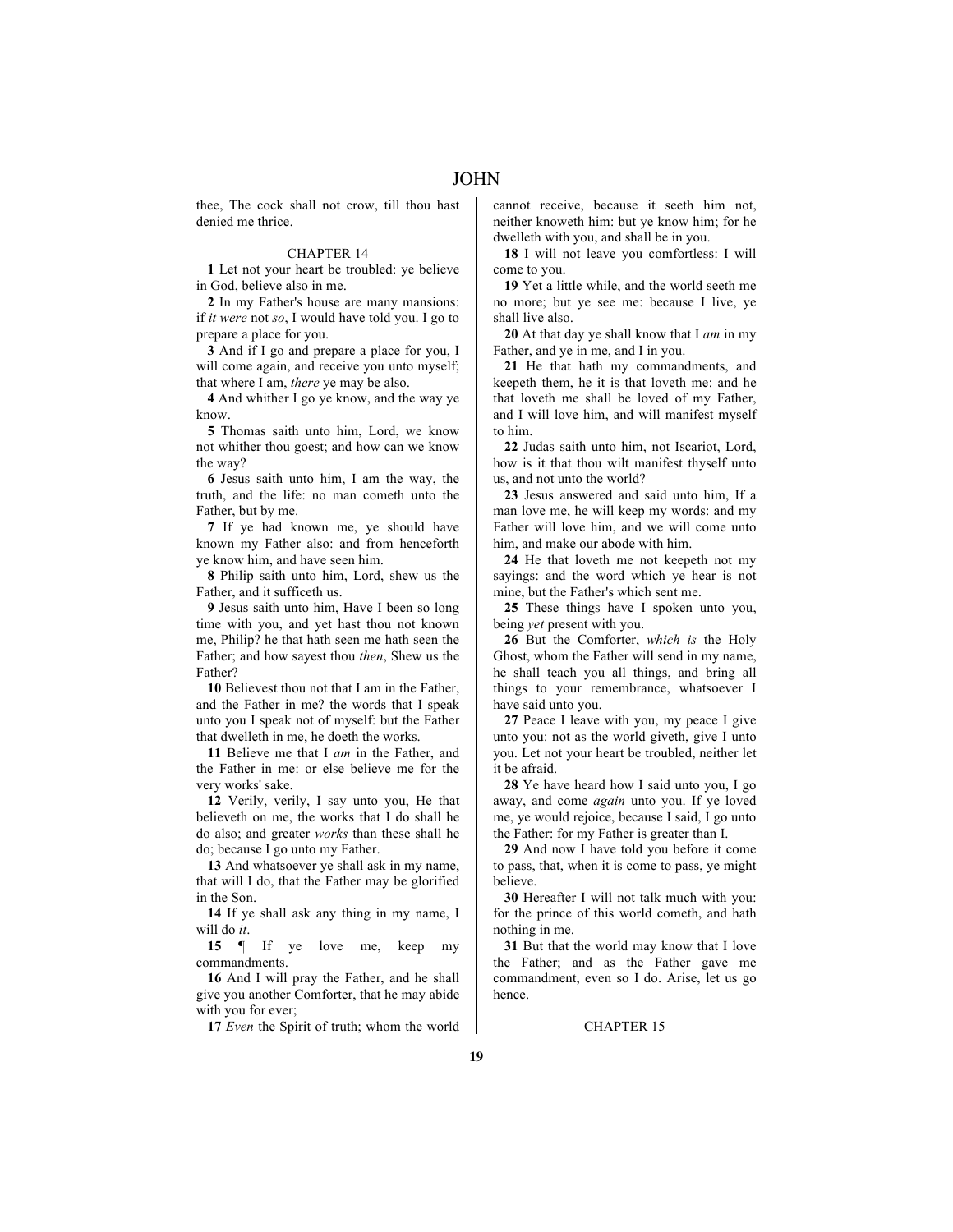**1** I am the true vine, and my Father is the husbandman.

**2** Every branch in me that beareth not fruit he taketh away: and every *branch* that beareth fruit, he purgeth it, that it may bring forth more fruit.

**3** Now ye are clean through the word which I have spoken unto you.

**4** Abide in me, and I in you. As the branch cannot bear fruit of itself, except it abide in the vine; no more can ye, except ye abide in me.

**5** I am the vine, ye *are* the branches: He that abideth in me, and I in him, the same bringeth forth much fruit: for without me ye can do nothing.

**6** If a man abide not in me, he is cast forth as a branch, and is withered; and men gather them, and cast *them* into the fire, and they are burned.

**7** If ye abide in me, and my words abide in you, ye shall ask what ye will, and it shall be done unto you.

**8** Herein is my Father glorified, that ye bear much fruit; so shall ye be my disciples.

**9** As the Father hath loved me, so have I loved you: continue ye in my love.

**10** If ye keep my commandments, ye shall abide in my love; even as I have kept my Father's commandments, and abide in his love.

**11** These things have I spoken unto you, that my joy might remain in you, and *that* your joy might be full.

**12** This is my commandment, That ye love one another, as I have loved you.

13 Greater love hath no man than this, that a man lay down his life for his friends.

**14** Ye are my friends, if ye do whatsoever I command you.

**15** Henceforth I call you not servants; for the servant knoweth not what his lord doeth: but I have called you friends; for all things that I have heard of my Father I have made known unto you.

**16** Ye have not chosen me, but I have chosen you, and ordained you, that ye should go and bring forth fruit, and *that* your fruit should remain: that whatsoever ye shall ask of the Father in my name, he may give it you.

**17** These things I command you, that ye love one another.

**18** If the world hate you, ye know that it hated me before *it hated* you.

**19** If ye were of the world, the world would love his own: but because ye are not of the world, but I have chosen you out of the world, therefore the world hateth you.

**20** Remember the word that I said unto you, The servant is not greater than his lord. If they have persecuted me, they will also persecute you; if they have kept my saying, they will keep your's also.

**21** But all these things will they do unto you for my name's sake, because they know not him that sent me.

**22** If I had not come and spoken unto them, they had not had sin: but now they have no cloke for their sin.

**23** He that hateth me hateth my Father also.

**24** If I had not done among them the works which none other man did, they had not had sin: but now have they both seen and hated both me and my Father.

**25** But *this cometh to pass*, that the word might be fulfilled that is written in their law, They hated me without a cause.

**26** But when the Comforter is come, whom I will send unto you from the Father, *even* the Spirit of truth, which proceedeth from the Father, he shall testify of me:

**27** And ye also shall bear witness, because ye have been with me from the beginning.

#### CHAPTER 16

**1** These things have I spoken unto you, that ye should not be offended.

**2** They shall put you out of the synagogues: yea, the time cometh, that whosoever killeth you will think that he doeth God service.

**3** And these things will they do unto you, because they have not known the Father, nor me.

**4** But these things have I told you, that when the time shall come, ye may remember that I told you of them. And these things I said not unto you at the beginning, because I was with you.

**5** But now I go my way to him that sent me; and none of you asketh me, Whither goest thou?

**6** But because I have said these things unto you, sorrow hath filled your heart.

**7** Nevertheless I tell you the truth; It is expedient for you that I go away: for if I go not away, the Comforter will not come unto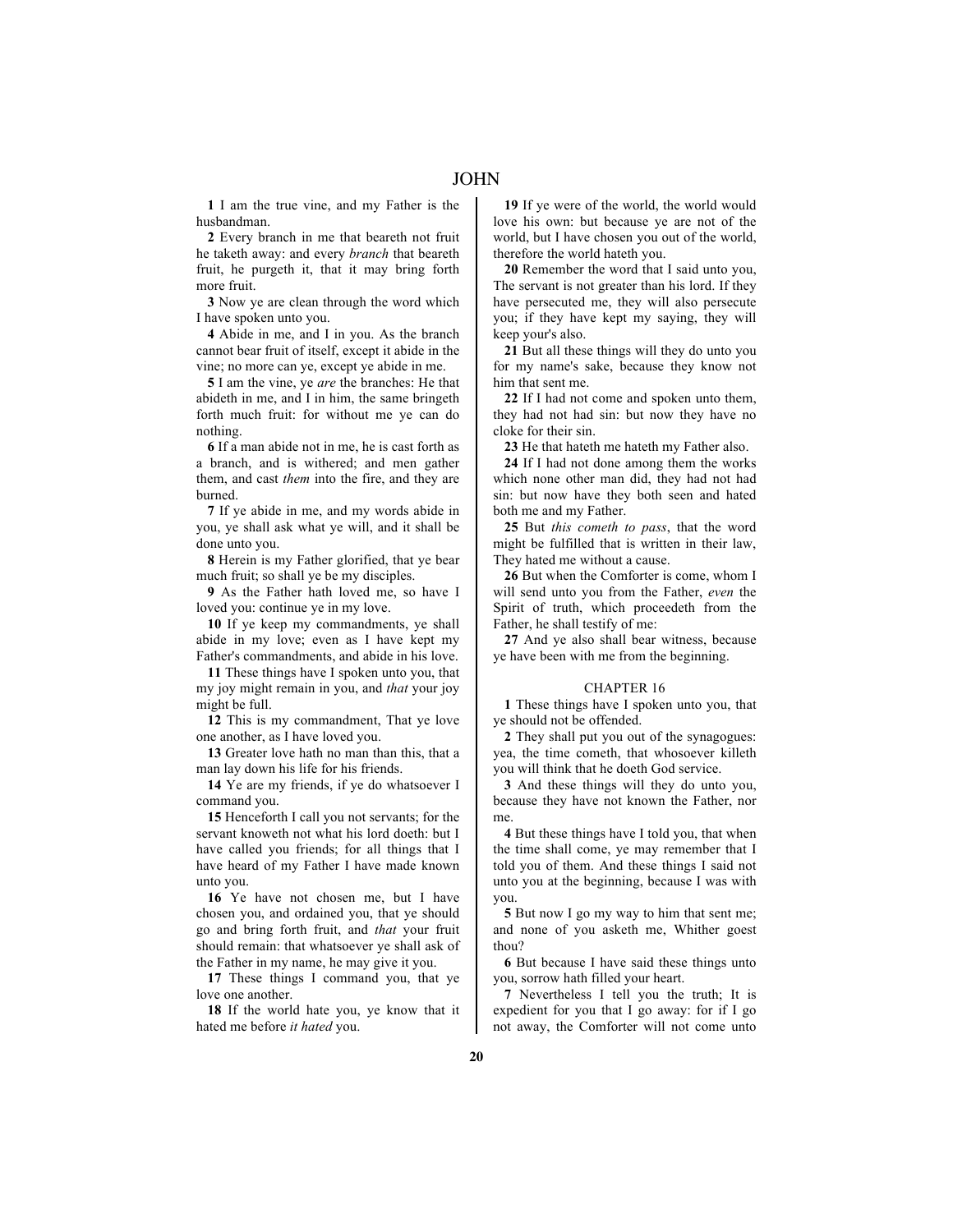you; but if I depart, I will send him unto you.

**8** And when he is come, he will reprove the world of sin, and of righteousness, and of judgment:

**9** Of sin, because they believe not on me;

**10** Of righteousness, because I go to my Father, and ye see me no more;

**11** Of judgment, because the prince of this world is judged.

**12** I have yet many things to say unto you, but ye cannot bear them now.

**13** Howbeit when he, the Spirit of truth, is come, he will guide you into all truth: for he shall not speak of himself; but whatsoever he shall hear, *that* shall he speak: and he will shew you things to come.

**14** He shall glorify me: for he shall receive of mine, and shall shew *it* unto you.

**15** All things that the Father hath are mine: therefore said I, that he shall take of mine, and shall shew *it* unto you.

**16** A little while, and ye shall not see me: and again, a little while, and ye shall see me, because I go to the Father.

**17** Then said *some* of his disciples among themselves, What is this that he saith unto us, A little while, and ye shall not see me: and again, a little while, and ye shall see me: and, Because I go to the Father?

**18** They said therefore, What is this that he saith, A little while? we cannot tell what he saith.

**19** Now Jesus knew that they were desirous to ask him, and said unto them, Do ye enquire among yourselves of that I said, A little while, and ye shall not see me: and again, a little while, and ye shall see me?

**20** Verily, verily, I say unto you, That ye shall weep and lament, but the world shall rejoice: and ye shall be sorrowful, but your sorrow shall be turned into joy.

**21** A woman when she is in travail hath sorrow, because her hour is come: but as soon as she is delivered of the child, she remembereth no more the anguish, for joy that a man is born into the world.

**22** And ye now therefore have sorrow: but I will see you again, and your heart shall rejoice, and your joy no man taketh from you.

**23** And in that day ye shall ask me nothing. Verily, verily, I say unto you, Whatsoever ye shall ask the Father in my name, he will give *it* you.

**24** Hitherto have ye asked nothing in my name: ask, and ye shall receive, that your joy may be full.

**25** These things have I spoken unto you in proverbs: but the time cometh, when I shall no more speak unto you in proverbs, but I shall shew you plainly of the Father.

**26** At that day ye shall ask in my name: and I say not unto you, that I will pray the Father for you:

**27** For the Father himself loveth you, because ye have loved me, and have believed that I came out from God.

**28** I came forth from the Father, and am come into the world: again, I leave the world, and go to the Father.

**29** His disciples said unto him, Lo, now speakest thou plainly, and speakest no proverb.

**30** Now are we sure that thou knowest all things, and needest not that any man should ask thee: by this we believe that thou camest forth from God.

**31** Jesus answered them, Do ye now believe?

**32** Behold, the hour cometh, yea, is now come, that ye shall be scattered, every man to his own, and shall leave me alone: and yet I am not alone, because the Father is with me.

**33** These things I have spoken unto you, that in me ye might have peace. In the world ye shall have tribulation: but be of good cheer; I have overcome the world.

## CHAPTER 17

**1** These words spake Jesus, and lifted up his eyes to heaven, and said, Father, the hour is come; glorify thy Son, that thy Son also may glorify thee:

**2** As thou hast given him power over all flesh, that he should give eternal life to as many as thou hast given him.

**3** And this is life eternal, that they might know thee the only true God, and Jesus Christ, whom thou hast sent.

**4** I have glorified thee on the earth: I have finished the work which thou gavest me to do.

**5** And now, O Father, glorify thou me with thine own self with the glory which I had with thee before the world was.

**6** I have manifested thy name unto the men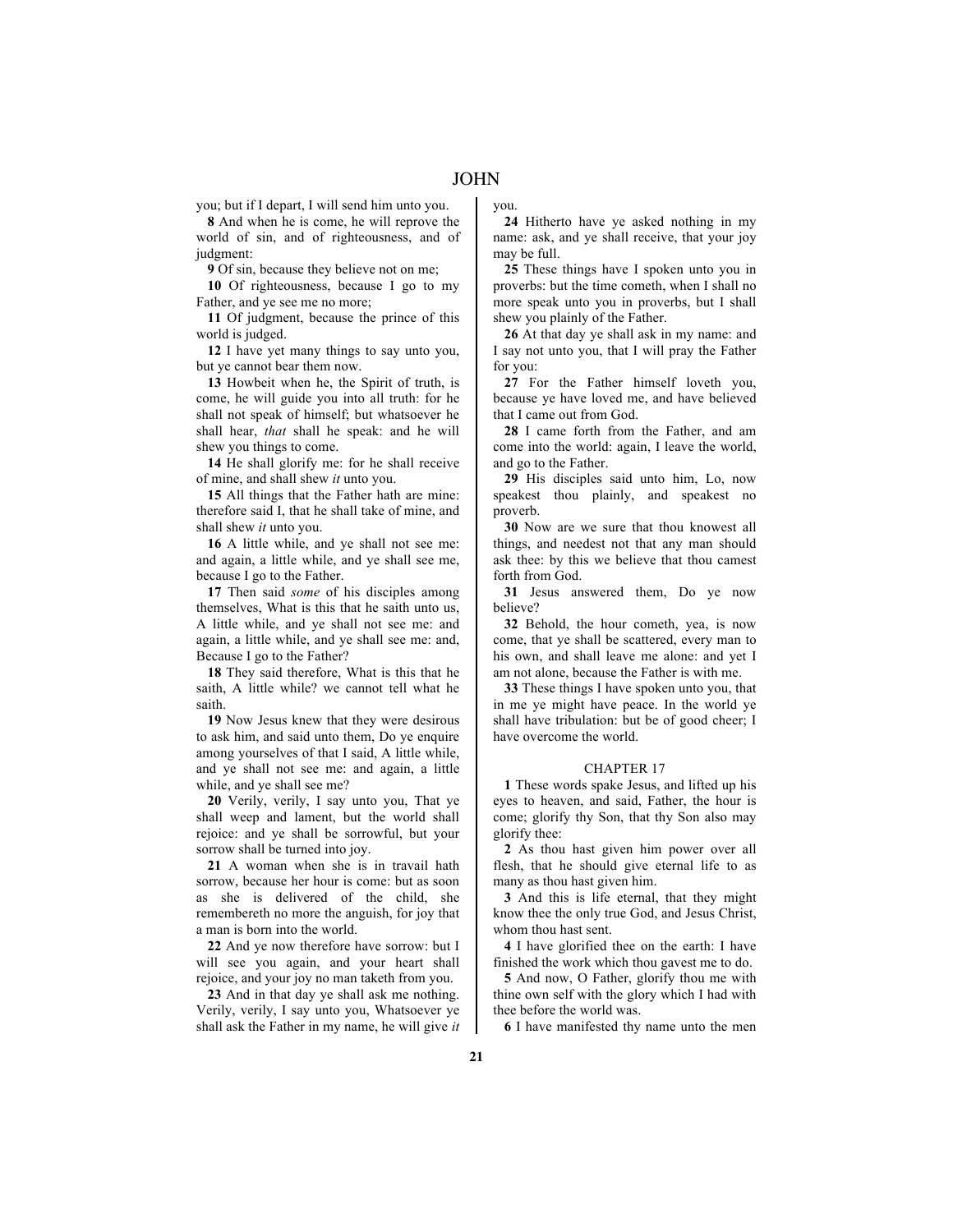which thou gavest me out of the world: thine they were, and thou gavest them me; and they have kept thy word.

**7** Now they have known that all things whatsoever thou hast given me are of thee.

**8** For I have given unto them the words which thou gavest me; and they have received *them*, and have known surely that I came out from thee, and they have believed that thou didst send me.

**9** I pray for them: I pray not for the world, but for them which thou hast given me; for they are thine.

**10** And all mine are thine, and thine are mine; and I am glorified in them.

**11** And now I am no more in the world, but these are in the world, and I come to thee. Holy Father, keep through thine own name those whom thou hast given me, that they may be one, as we *are*.

**12** While I was with them in the world, I kept them in thy name: those that thou gavest me I have kept, and none of them is lost, but the son of perdition; that the scripture might be fulfilled.

**13** And now come I to thee; and these things I speak in the world, that they might have my joy fulfilled in themselves.

**14** I have given them thy word; and the world hath hated them, because they are not of the world, even as I am not of the world.

**15** I pray not that thou shouldest take them out of the world, but that thou shouldest keep them from the evil.

**16** They are not of the world, even as I am not of the world.

**17** Sanctify them through thy truth: thy word is truth.

**18** As thou hast sent me into the world, even so have I also sent them into the world.

**19** And for their sakes I sanctify myself, that they also might be sanctified through the truth.

**20** Neither pray I for these alone, but for them also which shall believe on me through their word;

**21** That they all may be one; as thou, Father, *art* in me, and I in thee, that they also may be one in us: that the world may believe that thou hast sent me.

**22** And the glory which thou gavest me I have given them; that they may be one, even as we are one:

**23** I in them, and thou in me, that they may be made perfect in one; and that the world may know that thou hast sent me, and hast loved them, as thou hast loved me.

**24** Father, I will that they also, whom thou hast given me, be with me where I am; that they may behold my glory, which thou hast given me: for thou lovedst me before the foundation of the world.

**25** O righteous Father, the world hath not known thee: but I have known thee, and these have known that thou hast sent me.

**26** And I have declared unto them thy name, and will declare *it*: that the love wherewith thou hast loved me may be in them, and I in them.

# CHAPTER 18

**1** When Jesus had spoken these words, he went forth with his disciples over the brook Cedron, where was a garden, into the which he entered, and his disciples.

**2** And Judas also, which betrayed him, knew the place: for Jesus ofttimes resorted thither with his disciples.

**3** Judas then, having received a band *of men* and officers from the chief priests and Pharisees, cometh thither with lanterns and torches and weapons.

**4** Jesus therefore, knowing all things that should come upon him, went forth, and said unto them, Whom seek ye?

**5** They answered him, Jesus of Nazareth. Jesus saith unto them, I am *he*. And Judas also, which betrayed him, stood with them.

**6** As soon then as he had said unto them, I am *he*, they went backward, and fell to the ground.

**7** Then asked he them again, Whom seek ye? And they said, Jesus of Nazareth.

**8** Jesus answered, I have told you that I am *he*: if therefore ye seek me, let these go their way:

**9** That the saying might be fulfilled, which he spake, Of them which thou gavest me have I lost none.

**10** Then Simon Peter having a sword drew it, and smote the high priest's servant, and cut off his right ear. The servant's name was Malchus.

**11** Then said Jesus unto Peter, Put up thy sword into the sheath: the cup which my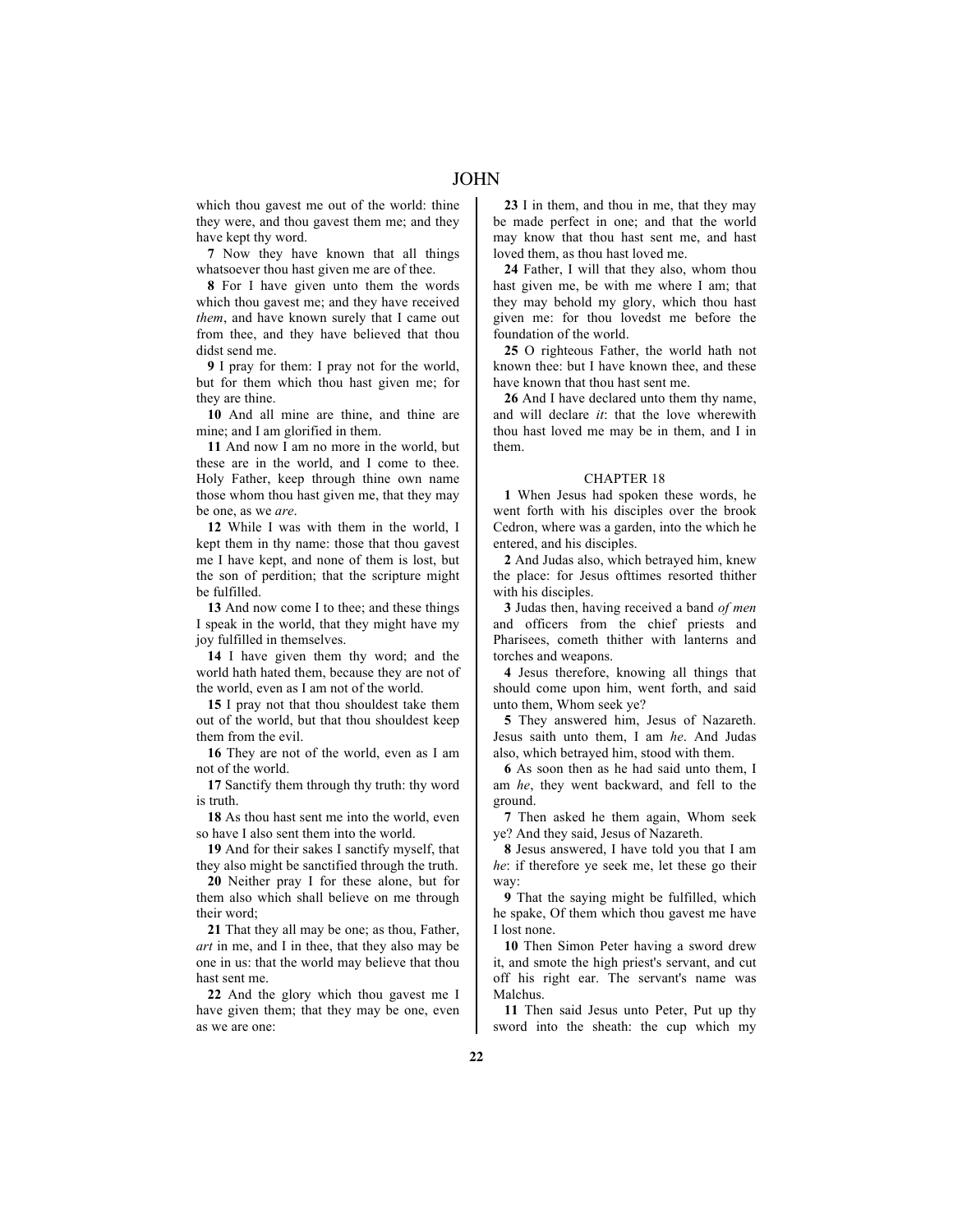Father hath given me, shall I not drink it?

**12** Then the band and the captain and officers of the Jews took Jesus, and bound him,

**13** And led him away to Annas first; for he was father in law to Caiaphas, which was the high priest that same year.

**14** Now Caiaphas was he, which gave counsel to the Jews, that it was expedient that one man should die for the people.

**15** ¶ And Simon Peter followed Jesus, and *so did* another disciple: that disciple was known unto the high priest, and went in with Jesus into the palace of the high priest.

**16** But Peter stood at the door without. Then went out that other disciple, which was known unto the high priest, and spake unto her that kept the door, and brought in Peter.

**17** Then saith the damsel that kept the door unto Peter, Art not thou also *one* of this man's disciples? He saith, I am not.

**18** And the servants and officers stood there, who had made a fire of coals; for it was cold: and they warmed themselves: and Peter stood with them, and warmed himself.

**19** ¶ The high priest then asked Jesus of his disciples, and of his doctrine.

**20** Jesus answered him, I spake openly to the world; I ever taught in the synagogue, and in the temple, whither the Jews always resort; and in secret have I said nothing.

**21** Why askest thou me? ask them which heard me, what I have said unto them: behold, they know what I said.

**22** And when he had thus spoken, one of the officers which stood by struck Jesus with the palm of his hand, saying, Answerest thou the high priest so?

**23** Jesus answered him, If I have spoken evil, bear witness of the evil: but if well, why smitest thou me?

**24** Now Annas had sent him bound unto Caiaphas the high priest.

**25** And Simon Peter stood and warmed himself. They said therefore unto him, Art not thou also *one* of his disciples? He denied *it*, and said, I am not.

**26** One of the servants of the high priest, being *his* kinsman whose ear Peter cut off, saith, Did not I see thee in the garden with him?

**27** Peter then denied again: and immediately

the cock crew.

**28** ¶ Then led they Jesus from Caiaphas unto the hall of judgment: and it was early; and they themselves went not into the judgment hall, lest they should be defiled; but that they might eat the passover.

**29** Pilate then went out unto them, and said, What accusation bring ye against this man?

**30** They answered and said unto him, If he were not a malefactor, we would not have delivered him up unto thee.

**31** Then said Pilate unto them, Take ye him, and judge him according to your law. The Jews therefore said unto him, It is not lawful for us to put any man to death:

**32** That the saying of Jesus might be fulfilled, which he spake, signifying what death he should die.

**33** Then Pilate entered into the judgment hall again, and called Jesus, and said unto him, Art thou the King of the Jews?

**34** Jesus answered him, Sayest thou this thing of thyself, or did others tell it thee of me?

**35** Pilate answered, Am I a Jew? Thine own nation and the chief priests have delivered thee unto me: what hast thou done?

**36** Jesus answered, My kingdom is not of this world: if my kingdom were of this world, then would my servants fight, that I should not be delivered to the Jews: but now is my kingdom not from hence.

**37** Pilate therefore said unto him, Art thou a king then? Jesus answered, Thou sayest that I am a king. To this end was I born, and for this cause came I into the world, that I should bear witness unto the truth. Every one that is of the truth heareth my voice.

**38** Pilate saith unto him, What is truth? And when he had said this, he went out again unto the Jews, and saith unto them, I find in him no fault *at all*.

**39** But ye have a custom, that I should release unto you one at the passover: will ye therefore that I release unto you the King of the Jews?

**40** Then cried they all again, saying, Not this man, but Barabbas. Now Barabbas was a robber.

# CHAPTER 19

**1** Then Pilate therefore took Jesus, and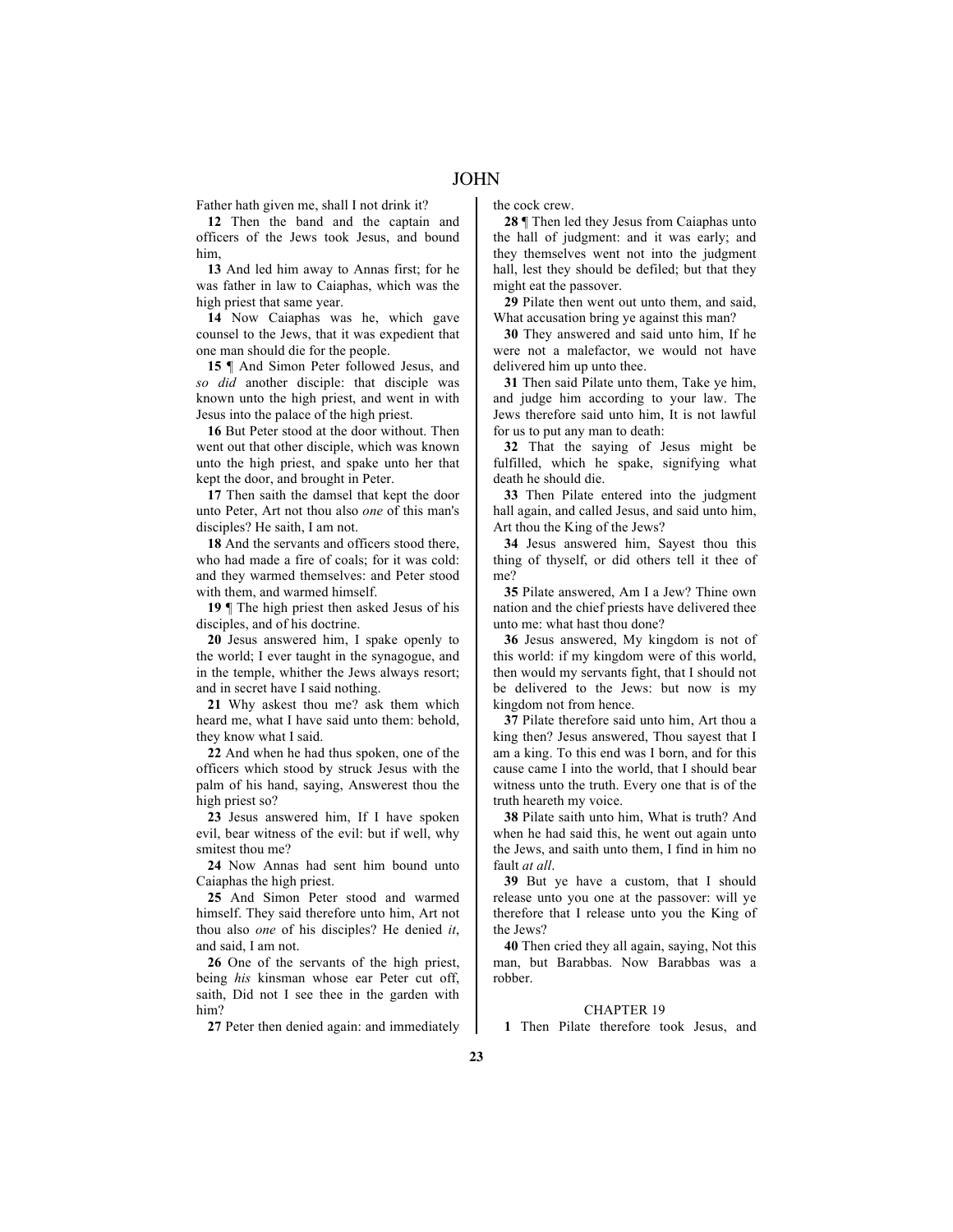JOHN

scourged *him*.

**2** And the soldiers platted a crown of thorns, and put *it* on his head, and they put on him a purple robe,

**3** And said, Hail, King of the Jews! and they smote him with their hands.

**4** Pilate therefore went forth again, and saith unto them, Behold, I bring him forth to you, that ye may know that I find no fault in him.

**5** Then came Jesus forth, wearing the crown of thorns, and the purple robe. And *Pilate* saith unto them, Behold the man!

**6** When the chief priests therefore and officers saw him, they cried out, saying, Crucify *him*, crucify *him*. Pilate saith unto them, Take ye him, and crucify *him*: for I find no fault in him.

**7** The Jews answered him, We have a law, and by our law he ought to die, because he made himself the Son of God.

**8** ¶ When Pilate therefore heard that saying, he was the more afraid;

**9** And went again into the judgment hall, and saith unto Jesus, Whence art thou? But Jesus gave him no answer.

**10** Then saith Pilate unto him, Speakest thou not unto me? knowest thou not that I have power to crucify thee, and have power to release thee?

**11** Jesus answered, Thou couldest have no power *at all* against me, except it were given thee from above: therefore he that delivered me unto thee hath the greater sin.

**12** And from thenceforth Pilate sought to release him: but the Jews cried out, saying, If thou let this man go, thou art not Caesar's friend: whosoever maketh himself a king speaketh against Caesar.

**13** ¶ When Pilate therefore heard that saying, he brought Jesus forth, and sat down in the judgment seat in a place that is called the Pavement, but in the Hebrew, Gabbatha.

**14** And it was the preparation of the passover, and about the sixth hour: and he saith unto the Jews, Behold your King!

**15** But they cried out, Away with *him*, away with *him*, crucify him. Pilate saith unto them, Shall I crucify your King? The chief priests answered, We have no king but Caesar.

**16** Then delivered he him therefore unto them to be crucified. And they took Jesus, and led *him* away.

**17** And he bearing his cross went forth into a place called *the place* of a skull, which is called in the Hebrew Golgotha:

**18** Where they crucified him, and two other with him, on either side one, and Jesus in the midst.

**19** ¶ And Pilate wrote a title, and put *it* on the cross. And the writing was, JESUS OF NAZARETH THE KING OF THE JEWS.

**20** This title then read many of the Jews: for the place where Jesus was crucified was nigh to the city: and it was written in Hebrew, *and* Greek, *and* Latin.

**21** Then said the chief priests of the Jews to Pilate, Write not, The King of the Jews; but that he said, I am King of the Jews.

**22** Pilate answered, What I have written I have written.

**23** ¶ Then the soldiers, when they had crucified Jesus, took his garments, and made four parts, to every soldier a part; and also *his* coat: now the coat was without seam, woven from the top throughout.

**24** They said therefore among themselves, Let us not rend it, but cast lots for it, whose it shall be: that the scripture might be fulfilled, which saith, They parted my raiment among them, and for my vesture they did cast lots. These things therefore the soldiers did.

**25** ¶ Now there stood by the cross of Jesus his mother, and his mother's sister, Mary the *wife* of Cleophas, and Mary Magdalene.

**26** When Jesus therefore saw his mother, and the disciple standing by, whom he loved, he saith unto his mother, Woman, behold thy son!

**27** Then saith he to the disciple, Behold thy mother! And from that hour that disciple took her unto his own *home*.

**28** ¶ After this, Jesus knowing that all things were now accomplished, that the scripture might be fulfilled, saith, I thirst.

**29** Now there was set a vessel full of vinegar: and they filled a spunge with vinegar, and put *it* upon hyssop, and put *it* to his mouth.

**30** When Jesus therefore had received the vinegar, he said, It is finished: and he bowed his head, and gave up the ghost.

**31** The Jews therefore, because it was the preparation, that the bodies should not remain upon the cross on the sabbath day, (for that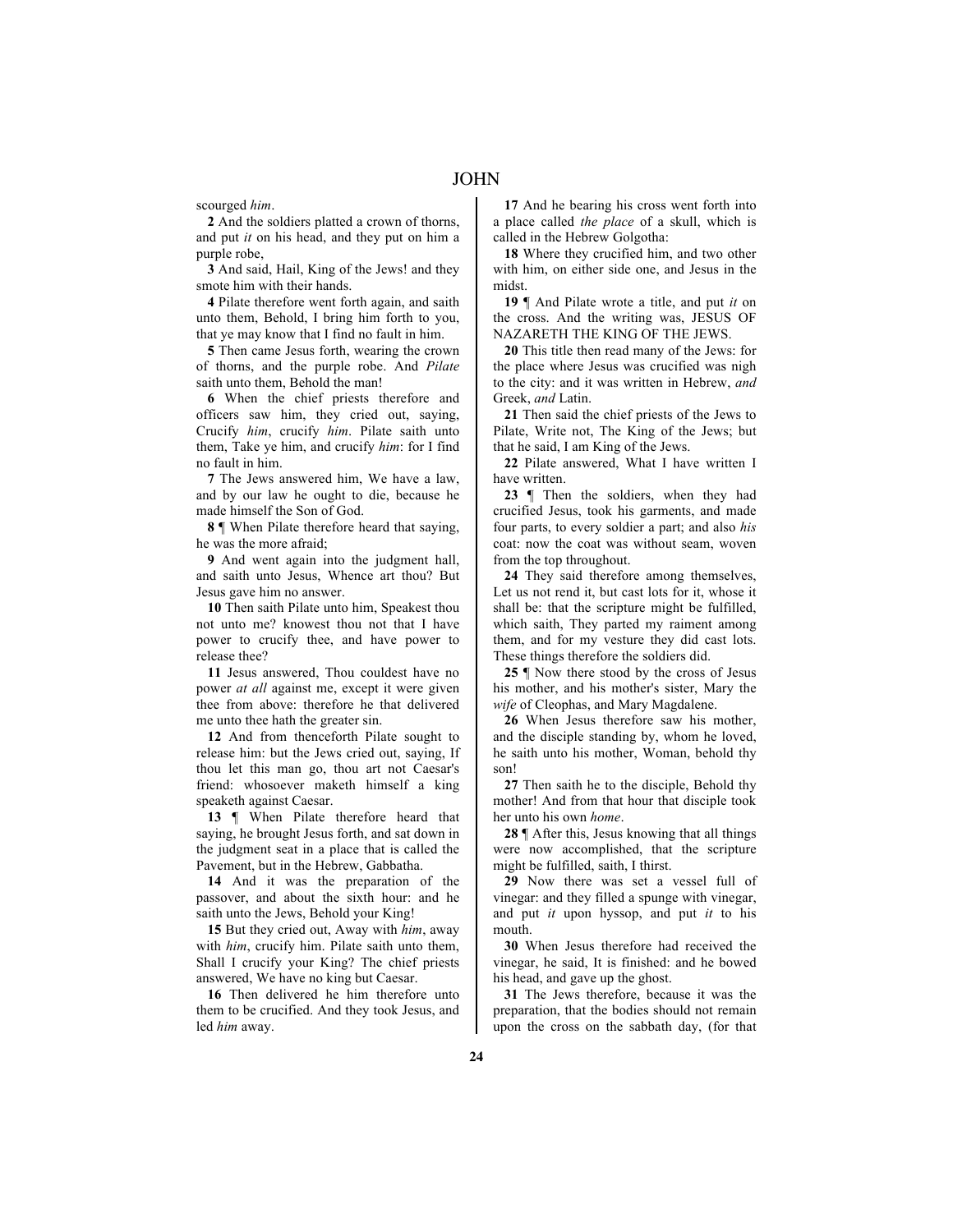sabbath day was an high day,) besought Pilate that their legs might be broken, and *that* they might be taken away.

**32** Then came the soldiers, and brake the legs of the first, and of the other which was crucified with him.

**33** But when they came to Jesus, and saw that he was dead already, they brake not his legs:

**34** But one of the soldiers with a spear pierced his side, and forthwith came there out blood and water.

**35** And he that saw *it* bare record, and his record is true: and he knoweth that he saith true, that ye might believe.

**36** For these things were done, that the scripture should be fulfilled, A bone of him shall not be broken.

**37** And again another scripture saith, They shall look on him whom they pierced.

**38** ¶ And after this Joseph of Arimathaea, being a disciple of Jesus, but secretly for fear of the Jews, besought Pilate that he might take away the body of Jesus: and Pilate gave *him* leave. He came therefore, and took the body of Jesus.

**39** And there came also Nicodemus, which at the first came to Jesus by night, and brought a mixture of myrrh and aloes, about an hundred pound *weight*.

**40** Then took they the body of Jesus, and wound it in linen clothes with the spices, as the manner of the Jews is to bury.

**41** Now in the place where he was crucified there was a garden; and in the garden a new sepulchre, wherein was never man yet laid.

**42** There laid they Jesus therefore because of the Jews' preparation *day*; for the sepulchre was nigh at hand.

## CHAPTER 20

**1** The first *day* of the week cometh Mary Magdalene early, when it was yet dark, unto the sepulchre, and seeth the stone taken away from the sepulchre.

**2** Then she runneth, and cometh to Simon Peter, and to the other disciple, whom Jesus loved, and saith unto them, They have taken away the Lord out of the sepulchre, and we know not where they have laid him.

**3** Peter therefore went forth, and that other disciple, and came to the sepulchre.

**4** So they ran both together: and the other disciple did outrun Peter, and came first to the sepulchre.

**5** And he stooping down, *and looking in*, saw the linen clothes lying; yet went he not in.

**6** Then cometh Simon Peter following him, and went into the sepulchre, and seeth the linen clothes lie,

**7** And the napkin, that was about his head, not lying with the linen clothes, but wrapped together in a place by itself.

**8** Then went in also that other disciple, which came first to the sepulchre, and he saw, and believed.

**9** For as yet they knew not the scripture, that he must rise again from the dead.

**10** Then the disciples went away again unto their own home.

**11** ¶ But Mary stood without at the sepulchre weeping: and as she wept, she stooped down, *and looked* into the sepulchre,

**12** And seeth two angels in white sitting, the one at the head, and the other at the feet, where the body of Jesus had lain.

**13** And they say unto her, Woman, why weepest thou? She saith unto them, Because they have taken away my Lord, and I know not where they have laid him.

**14** And when she had thus said, she turned herself back, and saw Jesus standing, and knew not that it was Jesus.

**15** Jesus saith unto her, Woman, why weepest thou? whom seekest thou? She, supposing him to be the gardener, saith unto him, Sir, if thou have borne him hence, tell me where thou hast laid him, and I will take him away.

**16** Jesus saith unto her, Mary. She turned herself, and saith unto him, Rabboni; which is to say, Master.

**17** Jesus saith unto her, Touch me not; for I am not yet ascended to my Father: but go to my brethren, and say unto them, I ascend unto my Father, and your Father; and *to* my God, and your God.

**18** Mary Magdalene came and told the disciples that she had seen the Lord, and *that* he had spoken these things unto her.

**19**  $\blacksquare$  Then the same day at evening, being the first *day* of the week, when the doors were shut where the disciples were assembled for fear of the Jews, came Jesus and stood in the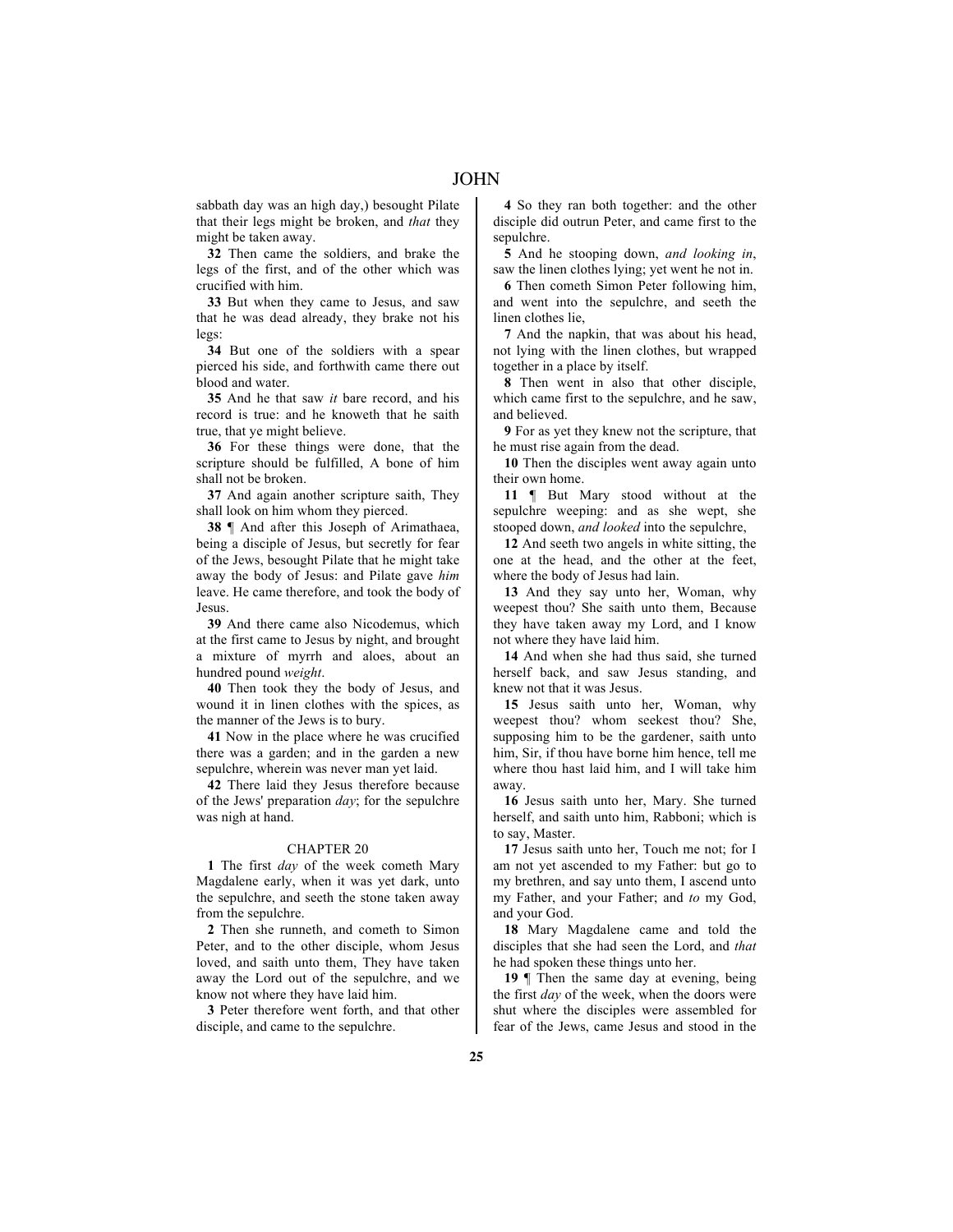midst, and saith unto them, Peace *be* unto you.

**20** And when he had so said, he shewed unto them *his* hands and his side. Then were the disciples glad, when they saw the Lord.

**21** Then said Jesus to them again, Peace *be* unto you: as *my* Father hath sent me, even so send I you.

**22** And when he had said this, he breathed on *them*, and saith unto them, Receive ye the Holy Ghost:

**23** Whose soever sins ye remit, they are remitted unto them; *and* whose soever *sins* ye retain, they are retained.

**24** ¶ But Thomas, one of the twelve, called Didymus, was not with them when Jesus came.

**25** The other disciples therefore said unto him, We have seen the Lord. But he said unto them, Except I shall see in his hands the print of the nails, and put my finger into the print of the nails, and thrust my hand into his side, I will not believe.

**26** ¶ And after eight days again his disciples were within, and Thomas with them: *then* came Jesus, the doors being shut, and stood in the midst, and said, Peace *be* unto you.

**27** Then saith he to Thomas, Reach hither thy finger, and behold my hands; and reach hither thy hand, and thrust *it* into my side: and be not faithless, but believing.

**28** And Thomas answered and said unto him, My Lord and my God.

**29** Jesus saith unto him, Thomas, because thou hast seen me, thou hast believed: blessed *are* they that have not seen, and *yet* have believed.

**30** ¶ And many other signs truly did Jesus in the presence of his disciples, which are not written in this book:

**31** But these are written, that ye might believe that Jesus is the Christ, the Son of God; and that believing ye might have life through his name.

# CHAPTER 21

**1** After these things Jesus shewed himself again to the disciples at the sea of Tiberias; and on this wise shewed he *himself*.

**2** There were together Simon Peter, and Thomas called Didymus, and Nathanael of Cana in Galilee, and the *sons* of Zebedee, and two other of his disciples.

**3** Simon Peter saith unto them, I go a fishing. They say unto him, We also go with thee. They went forth, and entered into a ship immediately; and that night they caught nothing.

**4** But when the morning was now come, Jesus stood on the shore: but the disciples knew not that it was Jesus.

**5** Then Jesus saith unto them, Children, have ye any meat? They answered him, No.

**6** And he said unto them, Cast the net on the right side of the ship, and ye shall find. They cast therefore, and now they were not able to draw it for the multitude of fishes.

**7** Therefore that disciple whom Jesus loved saith unto Peter, It is the Lord. Now when Simon Peter heard that it was the Lord, he girt *his* fisher's coat *unto him*, (for he was naked,) and did cast himself into the sea.

**8** And the other disciples came in a little ship; (for they were not far from land, but as it were two hundred cubits,) dragging the net with fishes.

**9** As soon then as they were come to land, they saw a fire of coals there, and fish laid thereon, and bread.

**10** Jesus saith unto them, Bring of the fish which ye have now caught.

**11** Simon Peter went up, and drew the net to land full of great fishes, an hundred and fifty and three: and for all there were so many, yet was not the net broken.

**12** Jesus saith unto them, Come *and* dine. And none of the disciples durst ask him, Who art thou? knowing that it was the Lord.

**13** Jesus then cometh, and taketh bread, and giveth them, and fish likewise.

**14** This is now the third time that Jesus shewed himself to his disciples, after that he was risen from the dead.

**15** ¶ So when they had dined, Jesus saith to Simon Peter, Simon, *son* of Jonas, lovest thou me more than these? He saith unto him, Yea, Lord; thou knowest that I love thee. He saith unto him, Feed my lambs.

**16** He saith to him again the second time, Simon, *son* of Jonas, lovest thou me? He saith unto him, Yea, Lord; thou knowest that I love thee. He saith unto him, Feed my sheep.

**17** He saith unto him the third time, Simon, *son* of Jonas, lovest thou me? Peter was grieved because he said unto him the third